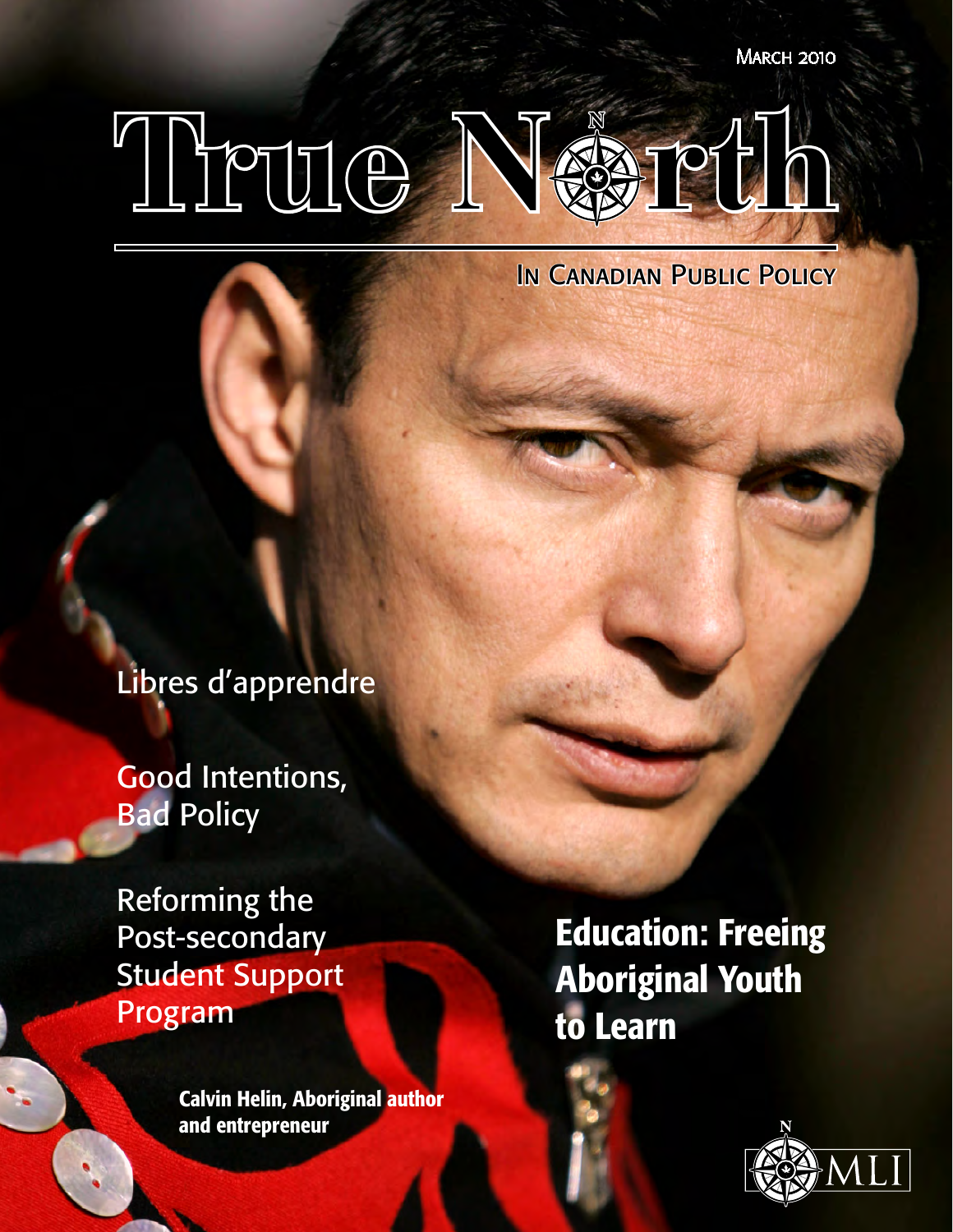

# The Macdonald-Laurier Institute for Public Policy



*"True North in Canadian Public Policy"*

### Board of Directors

*Chair:* **Rob Wildeboer**, Chairman, Martinrea International Inc., Toronto *Managing Director:* **Brian Lee Crowley**, former Clifford Clark Visiting Economist at Finance Canada *Secretary:* **Lincoln Caylor,** Partner, Bennett Jones, Toronto *Treasurer:* **Les Kom**, BMO Nesbitt Burns, **Ottawa** *Directors:* **John Beck**, Chairman and CEO, Aecon Construction Ltd., Toronto; **Erin Chutter**, President and CEO, Puget Ventures Inc., Vancouver; **Navjeet (Bob) Dhillon**, CEO, Mainstreet Equity Corp., Calgary; **Keith Gillam**, former CEO of VanBot Construction Ltd., Toronto; **Wayne Gudbranson**, CEO, Branham Group, Ottawa; **Martin MacKinnon**, CFO, Black Bull Resources Inc., Halifax; **David Mann**,

former CEO, Emera Inc., Halifax; **Peter John Nicholson**, former president, Canadian Council of Academies, Ottawa; **Jacquelyn Thayer Scott**, Past President & Professor, Cape Breton University, Sydney.

### Advisory Council

**Purdy Crawford**, former CEO, Imasco, now Counsel at Osler Hoskins; **Jim Dinning**, former Treasurer of Alberta; **Brian Flemming**, international lawyer, writer and policy advisor; **Robert Fulford**, former editor of *Saturday Night* magazine, columnist with the *National Post*, Toronto; **Calvin Helin**, Aboriginal author and entrepreneur, Vancouver; **Hon. Jim Peterson**, former federal cabinet minister, now a partner at Fasken Martineau, Toronto; **Maurice B. Tobin**, the Tobin Foundation, Washington DC.

#### Research Advisory Board

**Thomas Barnes**, UC Berkeley's Canadian Studies Program; **Patrick James**, Professor, University of Southern California; **William Watson**, Associate Professor of Economics, McGill University; **Rainer Knopff**, Professor of Politics, University of Calgary; **Chris Sands**, Senior Fellow, Hudson Institute, Washington DC; **Jack Granatstein**, historian and former head of the Canadian War Museum; **Brian Ferguson**, Professor, health care economics, University of Guelph; **Janet Ajzenstat**, Professor Emeritus of Politics, McMaster University; **Larry Martin**, George Morris Centre, University of Guelph.

#### The Macdonald-Laurier Institute for Public Policy exists to:

- **• Initiate** and conduct research identifying current and emerging economic and public policy issues facing Canadians, including, but not limited to, research into defence and security, foreign policy, immigration, economic and fiscal policy, Canada-US relations, regulatory, regional development, social policy and Aboriginal affairs;
- **• Investigate** and analyse the full range of options for public and private sector responses to the issues identified and to act as a catalyst for informed debate on those options;
- **• Communicate** the conclusions of its research to a national audience in a clear, non-partisan way;
- **• Sponsor** or organize conferences, meetings, seminars, lectures, training programs and publications using all media of communication (including, without restriction, the electronic media), for the purposes of achieving these objects;
- **Provide** research services on public policy issues, or other facilities, for institutions, corporations, agencies and individuals, including departments and agencies of Canadian governments at the federal, provincial, regional and municipal levels, on such terms as may be mutually agreed, provided that the research is in furtherance of these objects.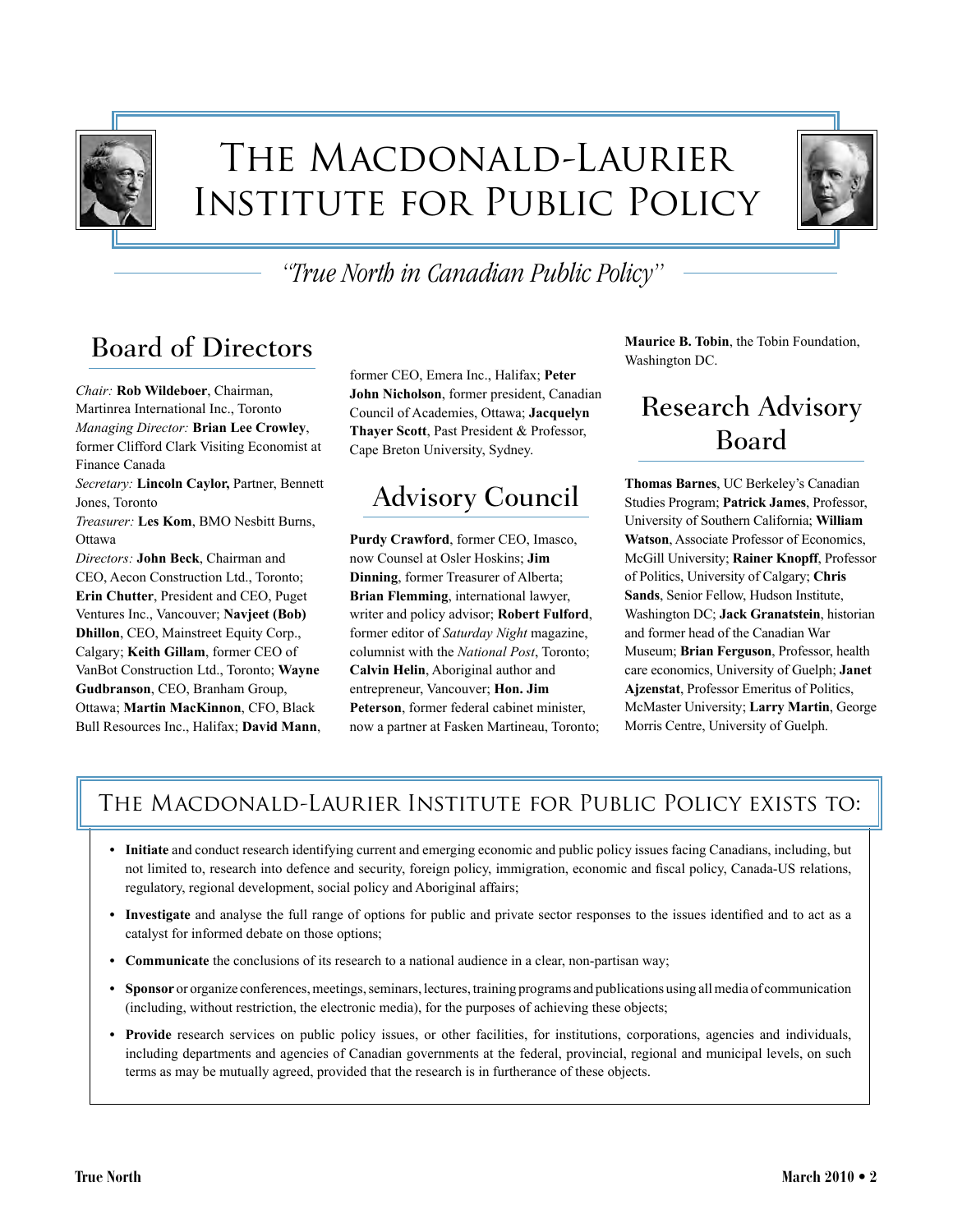# FREE TO LEARN

#### Giving Aboriginal Youth Control **OVER THEIR POST-SECONDARY EDUCATION**

By Calvin Helin and Dave Snow

| $\overline{4}$<br>5 | <b>EXECUTIVE SUMMARY</b><br><b>Empowering Aboriginal Students to Educate</b><br>Themselves<br><b>SOMMAIRE</b> |                            |
|---------------------|---------------------------------------------------------------------------------------------------------------|----------------------------|
|                     | Donner aux étudiants autochtones le<br>pouvoir de contrôler leur éducation                                    | <b>COMMENTARIES -</b>      |
| 6                   | Statement of Support $\longleftarrow$                                                                         |                            |
| 7                   | Introduction                                                                                                  |                            |
| 9                   | Education: Closing the gap between Aboriginals                                                                | Caroline Krause  14        |
|                     | and the rest of Canada                                                                                        | Donald Barraclough  16     |
| 13                  | Good intentions, bad policy: The Post-secondary                                                               | Bernard Wilson  17         |
|                     | <b>Student Support Program</b>                                                                                |                            |
| 17                  | Reforming the Post-secondary Student Support<br>Program                                                       | Patrick Brazeau  19        |
|                     |                                                                                                               | Jacquelyn Thayer Scott  21 |
| 19                  | The Aboriginal Post-secondary Savings Account:<br>Empowering Indian students                                  | Gloria Raphael  22         |
| 24                  | Conclusion                                                                                                    |                            |
| 25                  | About the authors                                                                                             |                            |
| 26                  | Bibliography                                                                                                  |                            |

The authors of this work have worked independently and are solely responsible for the views presented here. The opinions are not necessarily those of the Macdonald-Laurier Institute for Public Policy, its Directors or Supporters.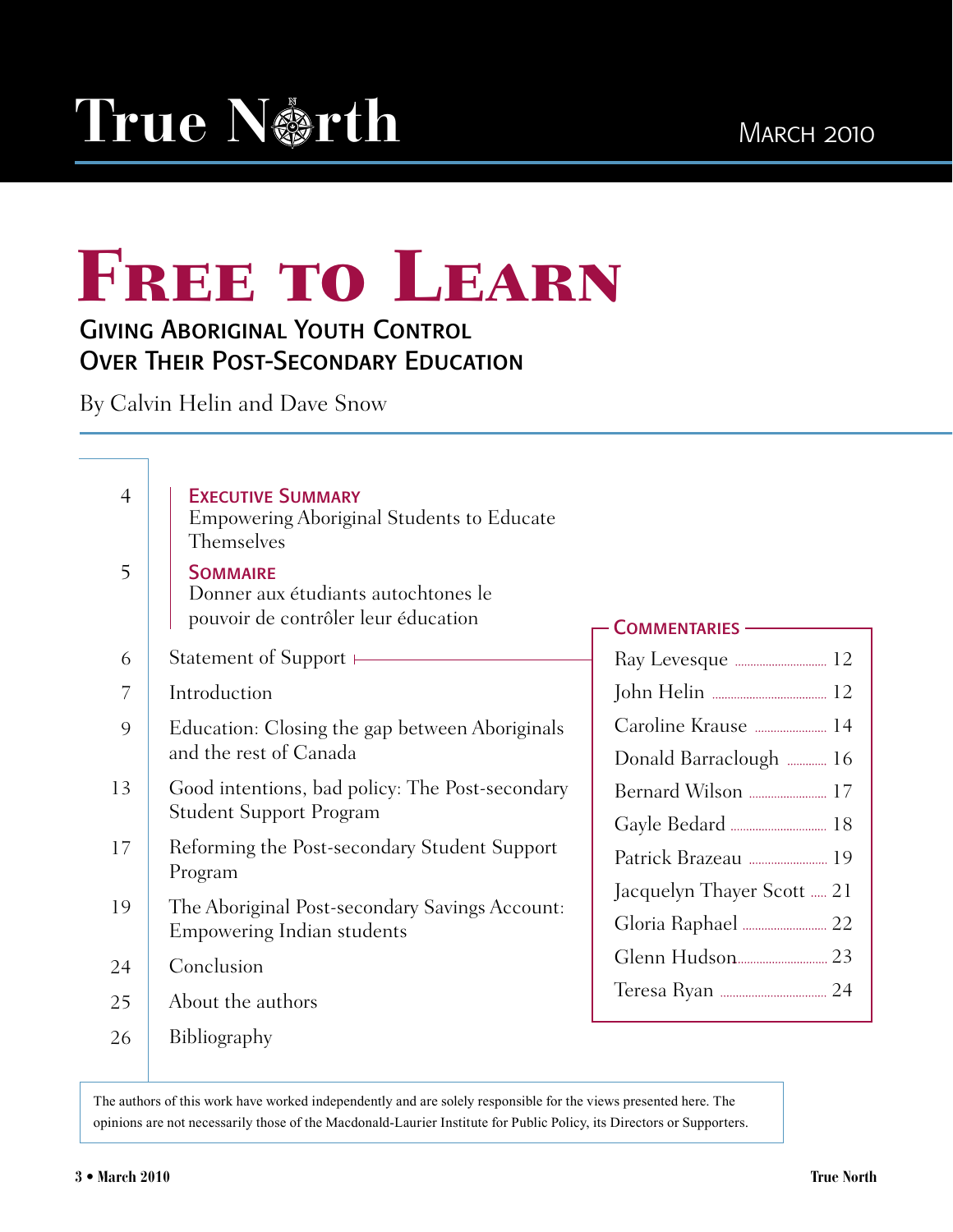# EMPOWERING ABORIGINAL STUDENTS TO educate themselves

**A**<br>**EXECUTE:** the proton of the American contributor to social and economic success, Canada must embark on a sustained<br>effort to get Aboriginal youth into higher education. Yet the federal government's<br>flagship program in boriginals continue to fare worse than all other Canadians on almost every social and economic indicator. Since education, particularly higher education, is the great contributor to social and economic success, Canada must embark on a sustained effort to get Aboriginal youth into higher education. Yet the federal government's signally failing in its objective of helping Indian students to enroll and succeed in colleges and universities. It does not empower them to help themselves.

 Each year, Canadian taxpayers pay \$314 million toward the PSSSP. This money does not go directly to Registered Indian students, but is transferred from Indian and Northern Affairs Canada (INAC) to individual Indian bands, which in turn distribute the money to students themselves. This funding system is failing the tests of accountability and transparency; most importantly it is failing the test of getting the money to those it is intended to help. Problems that have been documented include surplus funds being used by band councils for non-eligible expenses; students being forced to wait for funding; substantial regional variation in student funding; nepotism and favouritism; and a complete lack of performance measurement or accountability. The program is patently not achieving its goal. Indeed, there is every indication that many Indian students are being denied the money to which they are entitled.

 While certain bands have proven capable of effectively distributing the funds, many have not. This is why we propose phasing out the PSSSP and replacing it with a system in which funding for post-secondary education is given directly to Indian students. This can be done through the creation of an Aboriginal Post-Secondary Savings Account (APSSA) opened at birth for every Registered Indian, regardless of whether they live on or off-reserve. A basic amount would be paid into each account on its creation, and this money would earn interest until the

account holder becomes eligible to draw money out. To this basic amount (plus interest) would be added a further payment on the successful completion of Grades 6-12. Upon graduation from secondary school, students could use the funds solely for any *bona fide* post-secondary education program, at a trade school, college or university. There would be strict controls to ensure that money intended to cover tuition would be paid directly from the account to the post-secondary institution and that other eligible expenses (such as room and board) were properly documented. This would ensure transparency by offering the money directly to the student, and avoid the current shortcomings related to transparency, waste and corruption. Moreover, it would ensure fairness and consistency for Indian students, regardless of band or region.

Beyond benefiting young Aboriginals, Canadian society as a whole would benefit from the APSSA. As the population ages and baby boomers retire, Canada faces a demographic crisis: young, educated workers in particular will be scarce, and simply increasing immigration levels will do little to ease this shortage. Yet unlike the rest of Canada, the Aboriginal population is on average quite young. Empowering some of Canada's most vulnerable citizens to get the education they need and deserve will not only improve their quality of life. It will also contribute to the growth of the country's skilled labour force and the future economic success of all Canadians. ●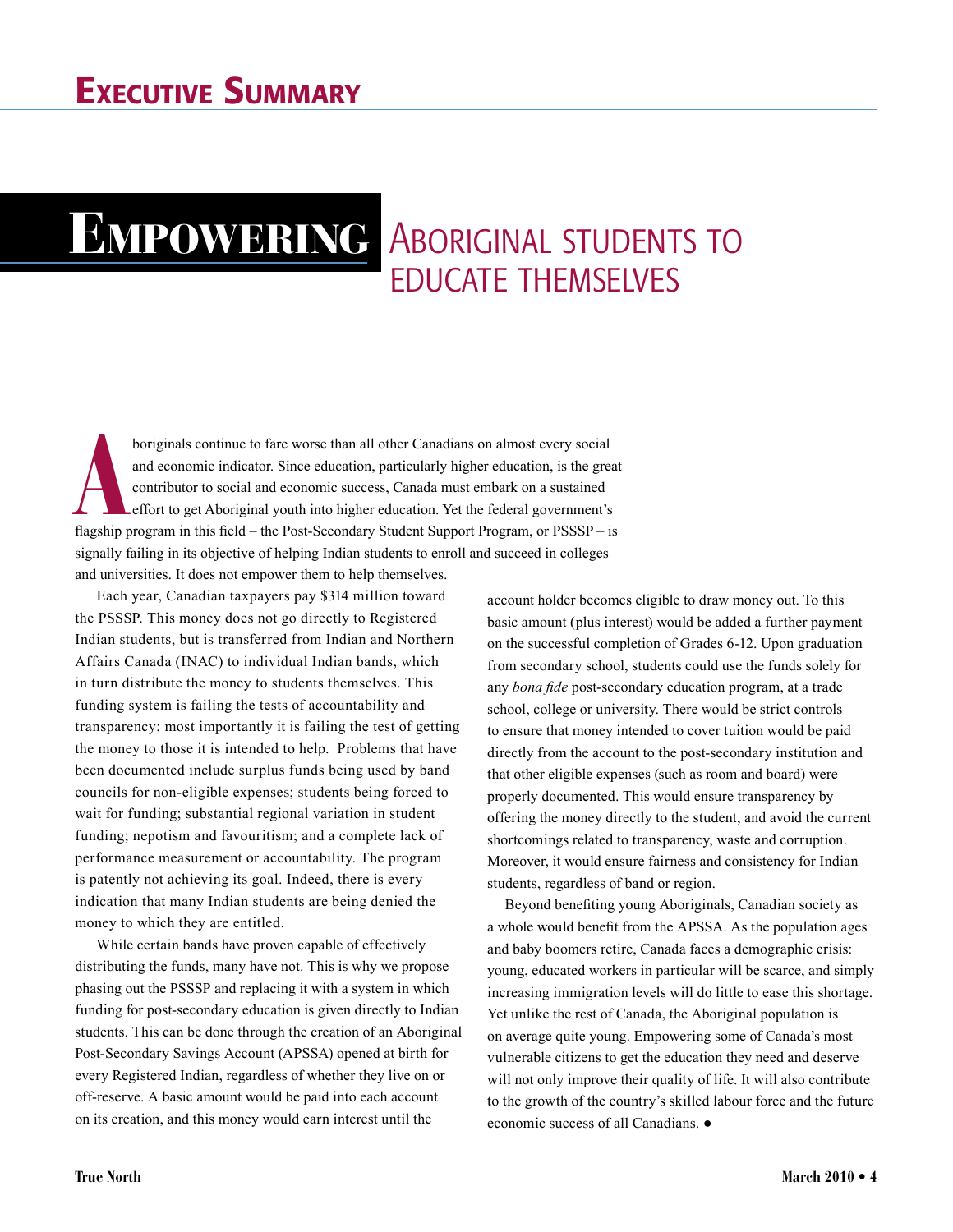# Donner aux étudiants

# autochtones le pouvoir de contrôler leur éducation

a situation sociale et économique des autochtones continue de se détériorer par<br>
rapport à celle des Canadiens en général. Comme l'éducation, et particulièreme<br>
l'éducation postsecondaire, est l'un des meilleurs moyens d'a a situation sociale et économique des autochtones continue de se détériorer par rapport à celle des Canadiens en général. Comme l'éducation, et particulièrement l'éducation postsecondaire, est l'un des meilleurs moyens d'améliorer les chances de succès social et économique des jeunes autochtones, le Canada se doit de les l'heure actuelle, le principal programme du gouvernement fédéral à ce sujet – le Programme d'aide aux étudiants de niveau postsecondaire, ou PAENP – n'arrive pas à aider les étudiants autochtones à s'inscrire et à réussir au collège et à l'université; il ne les encourage pas à s'aider eux-mêmes.

 Chaque année, les contribuables canadiens versent 314 millions de dollars au PAENP. Cet argent est transféré des Affaires indiennes et du Nord Canada (AINC) aux bandes autochtones individuelles, et celles-ci s'occupent de distribuer l'argent aux étudiants. Ce système de financement n'est ni imputable, ni transparent; et plus important encore, il n'alloue pas toujours l'argent aux individus ciblés. Les problèmes recensés incluent des surplus utilisés par les conseils de bande pour des dépenses non admissibles; des étudiants placés sur des listes d'attente de financement; des variations régionales substantielles; du népotisme et du favoritisme; et un manque flagrant d'évaluation et d'imputabilité. Le programme est loin d'être une réussite. En fait, tout porte à croire que plusieurs étudiants autochtones se voient refuser les fonds auxquels ils ont pourtant droit.

 Alors que plusieurs bandes se sont montrées capables de distribuer les fonds de façon efficace et équitable, plusieurs n'y arrivent pas. C'est pourquoi nous recommandons l'abandon graduel du PAENP et son remplacement par un système qui verrait les fonds pour études postsecondaires versés directement aux étudiants autochtones. Ceci pourrait s'accomplir par le biais d'un régime d'épargne-études autochtone (REEA); un compte serait ouvert à la naissance pour chaque Indien inscrit, un montant de base y serait déposé à la naissance et cet argent gagnerait des intérêts jusqu'à ce que le titulaire devienne admissible à effectuer un retrait. À ce montant de

base (plus intérêts) serait ajoutée une somme supplémentaire à l'achèvement de chaque année d'études secondaires. À l'obtention du diplôme d'études secondaires, l'étudiant aurait accès à ces fonds pour aider à défrayer les coûts admissibles d'un programme d'études postsecondaires reconnu, offert dans une école de métier, au collège ou à l'université. Des contrôles stricts seraient mis en place pour s'assurer que l'argent alloué aux frais de scolarité passe directement du compte d'épargne à l'institution postsecondaire et que les dépenses afférentes légitimes (par exemple, les coûts de logement) soient proprement documentées. Ceci permettrait d'éviter les écueils du système actuel et d'assurer la transparence en versant les fonds directement aux étudiants, en plus d'aplanir les différences régionales existantes.

En plus de bénéficier aux jeunes autochtones, les REEA seraient avantageux pour la société canadienne dans son ensemble. Le Canada fait face à une crise démographique: la population vieillit, les baby-boomers prennent leur retraite, avec pour résultat que les jeunes travailleurs qualifiés se feront de plus en plus rares, un problème que l'immigration seule ne pourra régler. La population autochtone est, en moyenne, beaucoup plus jeune que la population canadienne en général. Encourager les autochtones à obtenir une éducation de qualité les aidera à améliorer leur qualité de vie, oui, mais cela contribuera aussi grandement au succès économique futur de tous les Canadiens. ●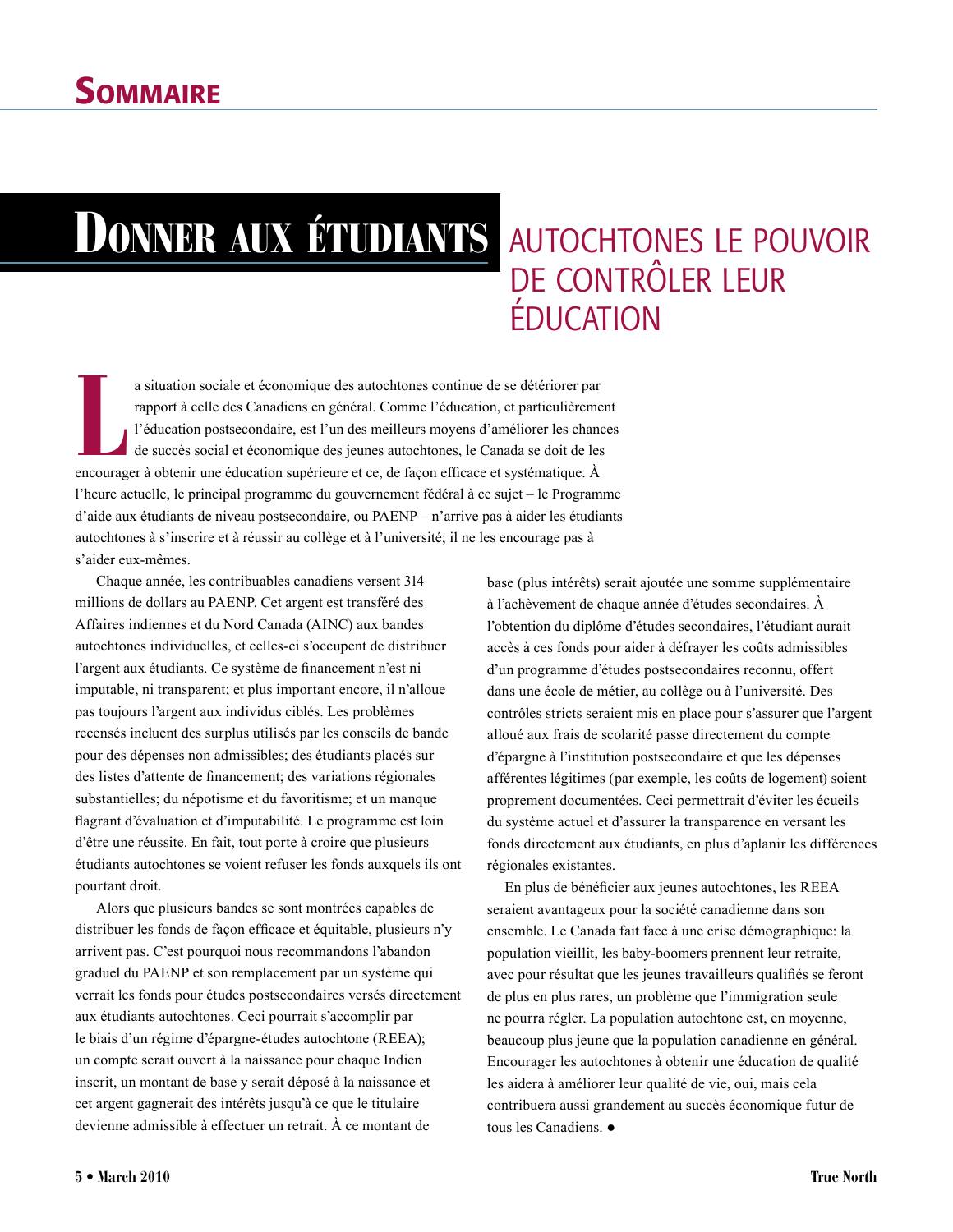# **STATEMENT OF SUPPORT**

#### *re: "Free to Learn: Giving Aboriginal Youth Control Over Their Post-Secondary Education"*

hereas it is well established that Aboriginal people are among Canada's most impoverished and vulnerable populations;

Whereas education is a powerful contributor to improved economic and social well-being and individual empowerment;

Whereas Aboriginal youth continue to lag significantly behind the rest of Canada in terms of the completion of secondary and post-secondary education;

Whereas Canada's current programs aimed at getting more Aboriginal youth into post-secondary education are not meeting their goals;

And whereas this policy paper is non-political and its sole purpose is to provide common sense solutions to address this issue;

We, the co-signatories of this statement, urge that policy toward Aboriginal post-secondary education should be guided by the following principles and goals:

- Treaty rights must be respected, but the ultimate goal of those rights is to promote the interests of individual Aboriginals;
- The federal government must remain committed to the principle of "Indian control of Indian education," and the best way to do this is to empower individual Aboriginals;
- Money intended to support Aboriginal post-secondary education should only be spent for that purpose;
- Current levels of federal funding for Aboriginal postsecondary education should be maintained if not increased;
- Federal funding must be disbursed in a manner that is equitable, open, transparent and accountable;
- Federal funding must be available on the same basis to all Registered Indian students;
- The best way to achieve these goals is to ensure that the funds are controlled by individual students and that the funds may only be spent on bona fide post-secondary education;
- Funding for Aboriginal post-secondary education should include economic incentives for young Aboriginals to complete secondary and post-secondary education;
- Getting young Aboriginals into work through higher education is in the interests of every segment of Canadian society in the context of population aging and projected labour shortages;
- Aboriginal education should be a priority for the Canadian nation since improvements there may be the most optimal expenditure to ensure its continued prosperity and competitiveness.

The Aboriginal Post-Secondary Savings Account (APSSA), a policy proposal put forward by Calvin Helin and Dave Snow in their paper "Free to Learn" for the Macdonald-Laurier Institute for Public Policy, meets all these criteria. We support the authors' proposal to phase out the Government of Canada's Post-Secondary Student Support Program (PSSSP) and replace it with Aboriginal Post-Secondary Savings Accounts at the earliest possible moment.

#### **SIGNATORIES**

Donald Barraclough, page 16 Gayle Be dard, page 18 Patrick Brazeau, page 19 John Helin, page 12 Gle nn Hudson, page 23

Anita Keith Caroline Krause, page 14 Ray Levesque, page 12 Joseph Quesnel

Gloria Raphael, page 22 Teresa Ryan, page 24 Jacquelyn Thayer Scott, page 21 Bernard Wilson, page 17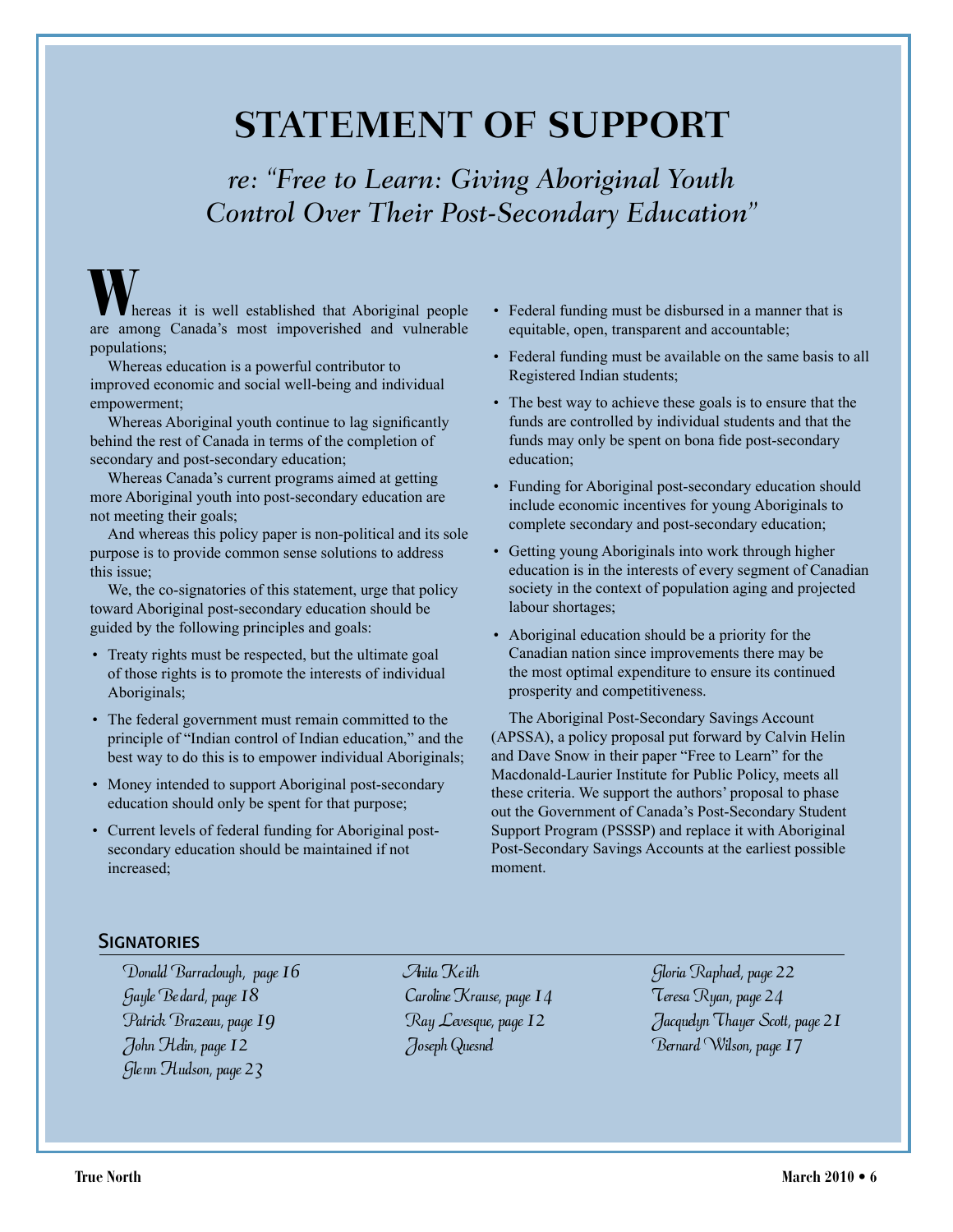# **Free to Learn: Introduction**

**N** *It is imperative that we ensure that as many young Aboriginals as possible enter the workforce with the highest possible levels of education* 

The gap in living standards between Aboriginals and non-Aboriginals in Canada is shocking.<br>
On nearly every social and economic indicator of well-being, Aboriginal people trail other<br>
Canadians. Life expectancy, for exampl he gap in living standards between Aboriginals and non-Aboriginals in Canada is shocking. On nearly every social and economic indicator of well-being, Aboriginal people trail other Canadians. Life expectancy, for example, is often similar to that in developing nations.1 Although Aboriginals are making some progress, they continue to fall behind other the rest of its population is growing.<sup>2</sup> Moreover, the plight of Aboriginals is not confined to certain regions;<br>
the gaps are consistent across Canada.<br>
There are countless variables that determine Aboriginal well-being.

the gaps are consistent across Canada.

There are countless variables that determine Aboriginal well-being. Arguably the most important is education. From secondary to post-secondary education, many studies demonstrate that increased education is highly correlated with material well-being.<sup>3</sup> As with other social and economic indicators, Aboriginals in general fall far behind Canadians in terms of their level of formal education. Aboriginals are not getting the education they need to thrive in Canada, and they are not getting an opportunity to determine their own future.

What is true of Aboriginals in general is especially true of "Indians." Constitutionally, "Aboriginal peoples" includes Indians, Inuit and Métis. The category "Indians" includes both "Status" Indians, who are registered under the Indian Act, and "non-status" Indians, who are not.4 Registered, status Indians are in turn divided between those who live on reserves and those who do not. Virtually all of the gaps between Aboriginals and non-Aboriginals are even more pronounced for Indians, especially those who live on

**E**

<sup>1</sup> Tom Flanagan, *First Nations? Second Thoughts*, second edition. (Montreal/Kingston: McGill-Queen's University Press, 2008), 226-227. ho live<br>S<sup>2</sup>s Univer

<sup>2</sup> John Richards, *Creating Choices: Rethinking Aboriginal Policy* (Toronto: CD Howe Institute, 2006), 34-41.

<sup>3</sup> Michael Mendelson, *Aboriginal Peoples and Postsecondary Education in Canada* (Ottawa: Caledon Institute of Social Policy, 2006); Andrew Sharpe et al., *The Effect of Increasing Aboriginal Educational Attainment on the Labour Force, Output and the Fiscal Balance* (Ottawa: Centre for the Study of Living Standards, 2009).

<sup>4</sup> Statistics Canada, *Aboriginal Peoples in Canada in 2006: Inuit, Métis and First Nations, 2006 Census* (Ottawa: Government of Canada, 2008), 8, 38.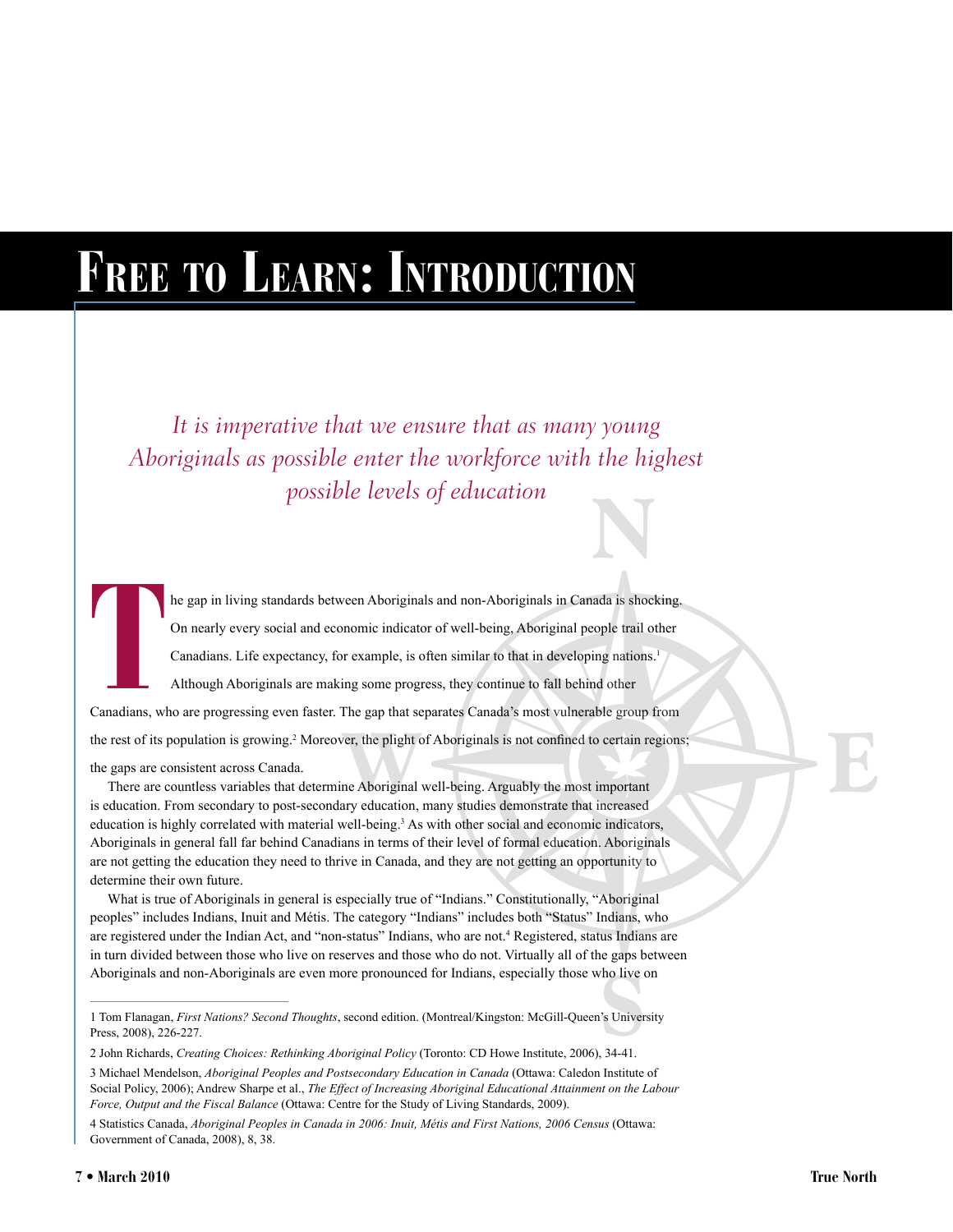reserves. Although this study discusses the situation of Aboriginals generally, it focuses particularly on the egregious plight of registered, status Indians. The term "First Nations" is often used to designate registered Indians, but for clarity and ease of exposition, we will use the constitutional terminology.

Despite much goodwill, in the past Canadians have too often tolerated ineffective programs intended to close the gap between Aboriginals and non-Aboriginals even as the gap persists and worsens. Now, however, looming demographic change associated with a greying population and low levels of fertility will soon create a labour shortage unlike anything Canada has ever experienced. Starting next year, the Canadian population will grow faster than

the labour force. Not long after, the number of net new workers entering the labour force will drop to zero. $5$  In the face of this demographic crisis, Canadians' future prosperity depends on their being able to get the greatest value possible from every potential member of the workforce, in addition to the moral imperative of improving the lot of Aboriginal Canadians. Unlike the rest of the population, however, Aboriginals are young, on average, and the Aboriginal birthrate is high. As Canada's labour force ages and shrinks, Aboriginals represent a young population capable of entering the workforce and helping to fill the gap created by retiring Boomers. But will we succeed in equipping them with the education that they need to do so successfully?

Integrating Aboriginals into the workforce will by no means be an easy task. Although a labour shortage may be a worker's best friend, the modern knowledge economy requires highly skilled and educated workers. It is thus imperative that we ensure as many young Aboriginals as possible enter the workforce with the highest possible levels of education. Post-secondary funding is an excellent way to encourage Indian youth, particularly those with low incomes, to harness their potential and take control of their educational future.

Canada's record in Aboriginal education, particularly through the residential schools and Indian day schools, offers Aboriginals every reason to be wary and skeptical about federal education policy. This paper offers an approach that at once will improve access to funding for young Aboriginals while keeping control over education in the hands of Aboriginals themselves.

The federal government has constitutional responsibility for

the education of Indians, particularly those living on reserve. In recognition of this responsibility, Indian and Northern Affairs Canada (INAC) spends \$314 million annually through the PSSSP in support of post-secondary education for Registered Indian and Inuit<sup>6</sup> students. Yet the program's funding structure for Indians is counter-productive and stifling. Indian bands – the bodies entitled to exercise legal power for individual First Nation communities – receive "block" funding, which they are then supposed to distribute to students. In practice, accountability mechanisms are non-existent. According to the evidence we have been able to gather, this has led to misuse of surplus funds, rationing, long waits for funding, regional variations in access to funding, and allegations of nepotism

*Post-secondary funding is an excellent way to encourage Indian youth, particularly those with low incomes, to harness their potential and take control of their educational future*

and favouritism. Because they have no relationship with on-reserve chiefs and councils, Indians living off-reserve rarely receive PSSSP funding. Indian youth are too often not receiving the money that they so desperately need. The program needs to change, and it needs to change soon.

For the funding to have its desired effect, there must be transparency and accountability. Most importantly, the authority for determining how the funding is used must move downward, from individual bands to individual students. This study proposes phasing out the PSSSP and replacing it with an Aboriginal Post-Secondary Savings Accounts (APSSA) for all Registered Indians. The creation of

these accounts would allow for more efficient and transparent use of taxpayer dollars, and it would empower Indian youth to make decisions about their own educational future.

This study unfolds in four sections. The next section examines the social and economic gaps between Aboriginals (particularly Indians) and the rest of Canadians. It then discusses the urgent need for integrating Aboriginal youth into the Canadian workforce, and demonstrates that education is the most important factor in lifting Aboriginals out of poverty. The subsequent section examines the federal Post-Secondary Student Support Program, and outlines the numerous problems that have hindered its potential. Following that, this study examines proposals for reform to the PSSSP, and shows that none of them effectively get to the root of the problem. The final section recommends a movement to Aboriginal Post-Secondary Savings Accounts.

<sup>5</sup> Brian Lee Crowley, *Fearful Symmetry: The Fall and Rise of Canada's Founding Values* (Toronto: Key Porter, 2009), 32.

<sup>6</sup> This report focuses solely on the Indian component of the program.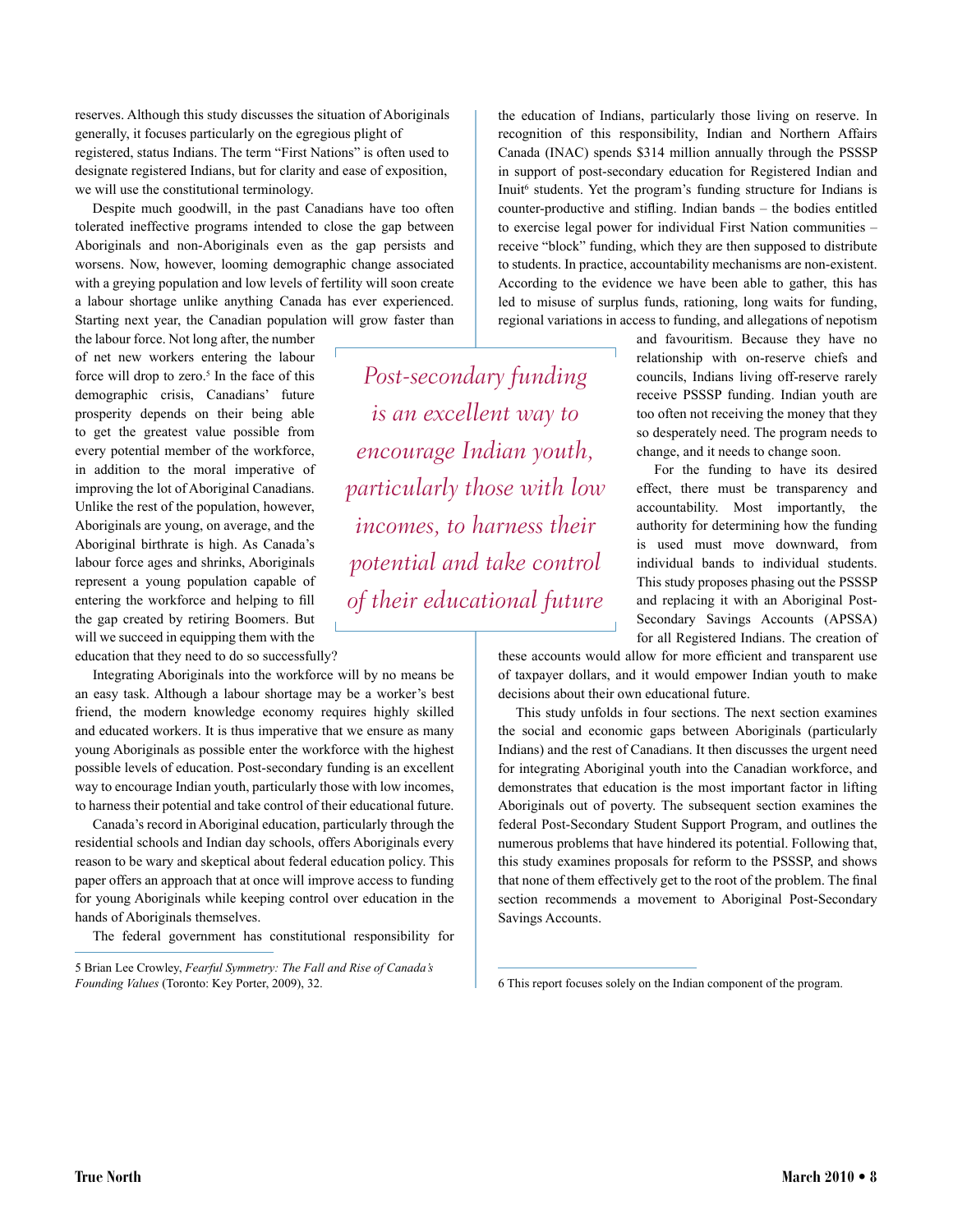9 Michael Mendelson, *Postsecondary Education in Canada*, 35.

*The substantially lower quality of life of Indians – indeed, of Aboriginals more generally – is especially evident with respect to education*

#### **Education: Closing the gap between Aboriginals and the rest of Canada**

fter decades of policy aimed at improving the social<br>and economic conditions of Aboriginal Canadians (a<br>group that includes Indians, Inuit and Métis), Canada's<br>most vulnerable group remains far behind the rest of the<br>count fter decades of policy aimed at improving the social and economic conditions of Aboriginal Canadians (a group that includes Indians, Inuit and Métis), Canada's most vulnerable group remains far behind the rest of the education, the particular concern of this study. Not all Aboriginals are eligible for federal assistance toward their post-secondary education, however. While there may be a case for assistance to other classes of Aboriginals, the Macdonald-Laurier Institute, as

a public policy institute concerned with federal government policy, has asked that this report focus on reforming current federal programs for the current beneficiaries, who are Registered Indians falling under Ottawa's jurisdiction. According to Statistics Canada, of the more than 1.17 million Aboriginal people in Canada in 2006, 698,025 (nearly 60 percent) identified as North American "Indian." Over 80 percent of Indians are Registered "Status" Indians.

Indians lag behind other Canadians on virtually every social indicator. As regards housing, Indians were five times more likely than non-Aboriginals to live in crowded homes: more than one-quarter of on-reserve Indians live in crowded housing.7 As for life expectancy, Indians live on average 5.1 fewer years than other Canadians – a life expectancy comparable to China and the Dominican Republic. Registered Indians, particularly those living onreserve, have higher incidence rates than other

Canadians for suicide, alcoholism, diabetes, smoking, tuberculosis, and obesity. More than 36 percent of on-reserve Indians receive welfare, compared with 5.5 percent of the general Canadian population.8 Indians are more likely to be unemployed than the rest of Canadians, and have much lower incomes.<sup>9</sup>

The substantially lower quality of life of Indians – indeed, of Aboriginals more generally – is especially evident with respect to education. In 2006, fully 38 percent of Indians aged 25-64 had less than a high school education, compared to 15 percent for non-Aboriginals in the same age bracket. Likewise, only eight percent of all Aboriginals in the same age group had a university degree, compared to 23 percent for non-Aboriginals. This gap actually widened between 2001 and 2006.<sup>10</sup> Sadly, only three percent of all

of the entire Canadian population.<sup>11</sup>

It should be noted that Aboriginal educational attainment is increasing, albeit slightly. Between 2001 and 2006, for example, the rate of Aboriginals with a university degree moved from six to eight percent.12 This rate of increase, which is by no means negligible, held for Indians in general (by 1.1 percent) and on-reserve Indians in particular (by 0.7 percent). As one recent study noted, "even though the absolute educational gap between Aboriginal and non-Aboriginal populations is increasing, the strong rate of growth in the proportion of Aboriginals holding a university degree remains encouraging for the future."13

Yet Canadians should hardly take comfort from these figures. Across the board, the educational data all tell the same story: Aboriginal attainment is increasing very slowly, at a much slower

rate than non-Aboriginal Canadians. The gap between Aboriginals and non-Aboriginals is growing. Indians fare even worse than Aboriginals more generally. And finally, the on-reserve Indian population has poorer social indicators than Indians living off-reserve. In 2006, for example, more than 50 percent of Indians living on-reserve had not completed high school, compared to 30 percent of off-reserve Indians. Likewise, nine percent of Indians living off reserve had a university degree, compared with only four percent living on reserve.14 To no one's surprise, this poor educational attainment leads to substantial dependency. As Aboriginal author and entrepreneur (and co-author of this study) Calvin Helin notes, "[w]hile only 29 percent of the Aboriginal population live on reserves, they receive 88 percent of the federal government program spending. The 50 percent that live in cities receive only 3.5 percent of this amount."<sup>15</sup>

#### Why Canada Needs Indian Youth

Canadians clearly find the social and economic conditions experienced by Indians, particularly on reserves, deplorable. Yet Canadians have been complacent about our most vulnerable citizens, being "content to put Aboriginal challenges out-of-mind and into the backwater bureaucracy."16 Our national prosperity has unfortunately afforded us the luxury of overlooking the plight of all Aboriginals, and with it their shockingly high unemployment, welfare rates, and poor living conditions.

<sup>7</sup> Flanagan, *Second Thoughts*, 225; Statistics Canada, *Aboriginal Peoples in Canada*, 8.

<sup>8</sup> Flanagan, *Second Thoughts*, 226-227; Richards, *Creating Choices*, 34-35, 41.

<sup>10</sup> Statistics Canada, *Educational Portrait of Canada, 2006 Census* (Ottawa: Government of Canada, 2008), 19-24.

<sup>11</sup> Alex Usher, *The Post-Secondary Student Support Program: An Examination of Alternative Delivery Mechanisms* (Toronto: Educational Policy Institute, 2009), 5.

<sup>12</sup> Statistics Canada, *Educational Portrait of Canada*, 19.

<sup>13</sup> Sharpe et al., *Increasing Aboriginal Educational Attainment*, 17.

<sup>14</sup> Statistics Canada, *Educational Portrait of Canada*, 22.

<sup>15</sup> Calvin Helin, *Dances with Dependency: Out of Poverty Through Self-Reliance* (Woodland Hills, CA: Ravencrest Publishing, 2008), 55. Emphasis added.

<sup>16</sup> Helin, *Dances with Dependency*, 44.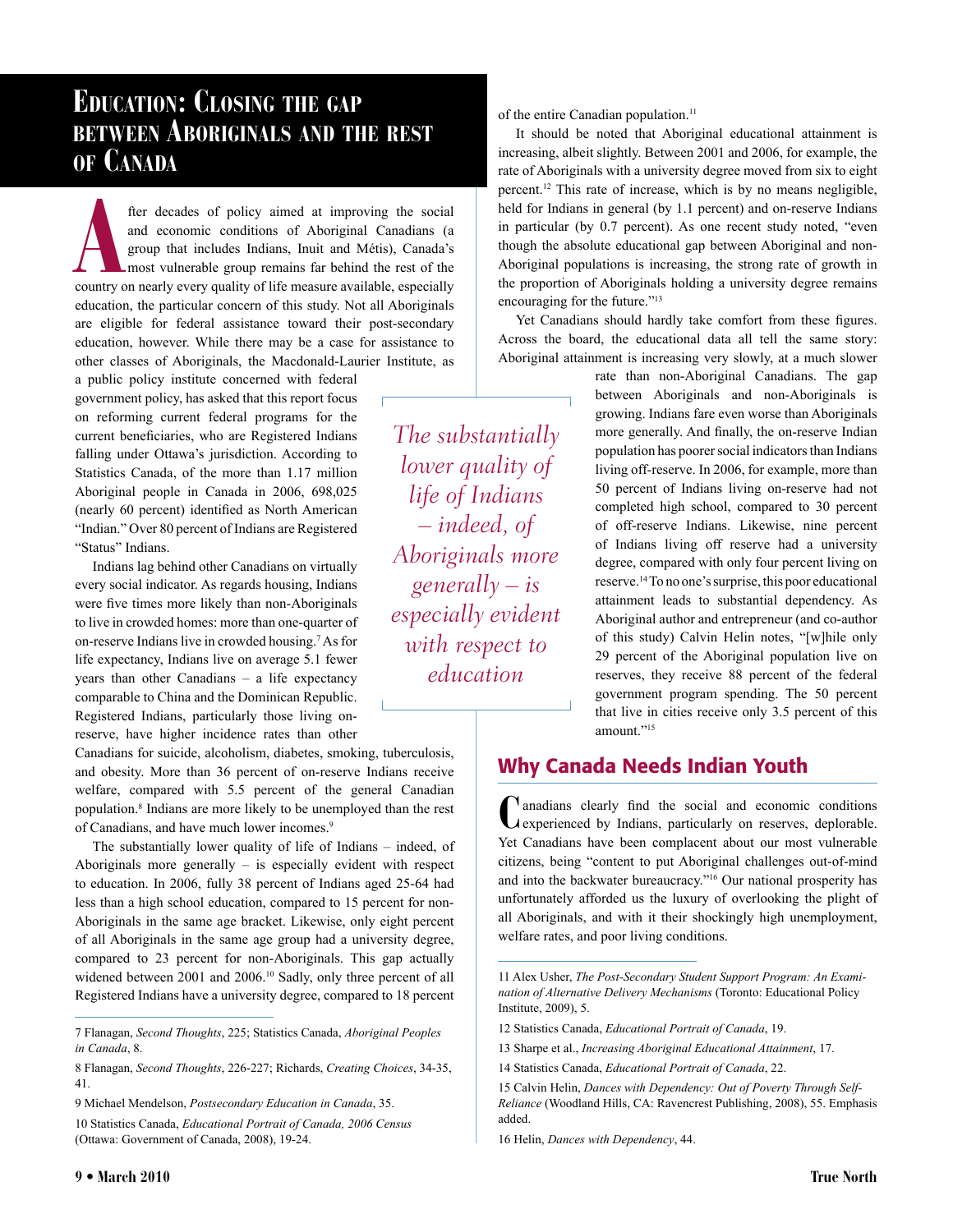In the coming years, such complacency will no longer be an option. Canada is about to experience an unprecedented labour shortage. The demographic shift associated with the looming retirement of baby boomers, combined with a shrinking labour force due to decades of declining fertility, presents a substantial change in the very structure of our population base. As Brian Lee Crowley explains:

Starting in 2011, population will grow faster in Canada than the labour force, and that trend will continue for forty years… By 2016, a few short years away, the number of net new workers entering the workforce will be zero and will be slightly negative for a decade after that. We are teetering on

the edge of a demographic cliff, and we have one foot out in the air.<sup>17</sup>

All projections of Canada's future population, no matter how rosy, recognize this essential fact: the workforce is shrinking, and the labour market is going to look very different in a few short years. Between 1956 and 2056, Canada's labour force grew by a whopping 200 percent; by contrast, in the next 50 years, it will grow by a mere  $11$  percent.<sup>18</sup> At the same time, an aging workforce and the burgeoning number of retirees will create even greater

dependency and will make labour force growth even more important. In 2030, the ratio of Canadian workers to retirees is expected to be a mere two to one, down from the current 3.25 to one.19 One recent Statistics Canada report predicts that Canada's senior population (65 and older) could be more than double the number of children under the age of 15 by the same year.<sup>20</sup> Canada needs workers, and it needs them urgently.

Thankfully, with crisis comes opportunity. Along with encouraging older workers to keep working, Canada can mitigate the labour shortage by employing workers from populations with traditionally lower labour force participation rates: young men, rural populations, recent immigrants, Canadians trapped in welfare dependency, and, of course, Aboriginals.21 The coming era "will be an age of inclusiveness such as the social engineers of the employment equity movement could never have imagined"<sup>22</sup> not because governments will force people to employ non-traditional workers, but because it will be an economic necessity to do so.

Some may feel that we can overcome the labour shortage simply by increasing immigration. However, immigration alone cannot stop Canada's population aging. The average age of immigrants, who often bring their aging parents to Canada, is not substantially different from the average age of Canadians as a whole, and the

20 Krystle Chow, Seniors Could Outnumber Children by 2-1 in 25 years, *Vancouver Sun*, 16 December 2005, A3.

*Canada's population is growing slowly and greying; the Aboriginal population is growing rapidly and is much younger*

economic success of recent immigrants has fallen significantly behind that of Canadian-born workers. Even if Canada were to increase its immigrant intake fourfold – an average of one million immigrants per year for the next fifty years – by 2056, Canada's median age would still rise from 38.8 to 44.1 years, and the proportion of seniors from 13.2 percent to 22.3 percent.23 A dramatic increase in immigration levels would "mitigate only very partially the economic consequences of a broad social phenomenon like aging."24 Moreover, as competition for immigrants intensifies in the rest of the world, Canada's relative attractiveness as an immigrant destination will continue to decline. We can no longer blithely assume that we can "attract as many immigrants as we wish at whatever levels of

education and skills we need."25

By contrast, Aboriginal demographics present a clear opportunity in this regard, as Aboriginals (particularly Indians) and non-Aboriginals are essentially moving in opposite demographic directions: Canada's population is growing slowly and greying, while the Aboriginal population is growing rapidly and is much younger. One-third of the Aboriginal population is 14 and under, compared with a mere 19 percent for non-Aboriginals. In 2006, the median age of the Aboriginal population was 27.

For the non-Aboriginal population, it was 40. Aboriginals account for 3.3 percent of the total Canadian population, but 5.6 percent of Canadian children. The population increase for status and non-status Indians in the decade between 1996 and 2006 was 26 percent, three and a half times the eight percent increase for non-Aboriginals.26

Whatever way one looks at it, the data say the same thing: as the Canadian labour force remains stable or stagnant while the economy is growing, the potential labour pool of Aboriginals is growing rapidly. The labour force implications are already here. The working age (15-64) Aboriginal population increased by 25 percent between 2001 and 2006 compared to six percent for other Canadians, and this trend is expected to continue; between 2001 and 2026, more than 600,000 Aboriginal youth will enter the labour market, an expected growth of 37 percent.<sup>27</sup> This "Aboriginal demographic tidal wave" could not come at a more opportune time. This extraordinarily high rate of Aboriginal unemployment "is occurring precisely at the time when Canada needs the workers most."28

<sup>17</sup> Crowley, *Fearful Symmetry*, 32.

<sup>18</sup> Crowley, *Fearful Symmetry*, 24.

<sup>19</sup> Crowley, *Fearful Symmetry*, 255-256.

<sup>21</sup> Crowley, *Fearful Symmetry*, 260.

<sup>22</sup> Crowley, *Fearful Symmetry*, 261.

<sup>23</sup> Statistics Canada, The Daily, October 26, 2006: Canada's Population by Age and Sex, Ottawa: Government of Canada, 2006, http://www.statcan. gc.ca/daily-quotidien/061026/dq061026b-eng.htm (accessed 5 January 2010).

<sup>24</sup> Crowley, *Fearful Symmetry*, 218-219.

<sup>25</sup> Crowley, *Fearful Symmetry*, 222-223.

<sup>26</sup> Helin, *Dances with Dependency*, 44, 48; Statistics Canada, *Aboriginal Peoples in Canada*, 8, 14.

<sup>27</sup> Indian and Northern Affairs Canada, Fact Sheet: 2006 Census Aboriginal Demographics, <http://www.ainc-inac.gc.ca/ai/mr/is/cad-eng.asp> (accessed 29 December 2009); Jeremy Hull, Aboriginal Youth in the Canadian Labour Market, *Horizons* 10.1 (2008): 40-44.

<sup>28</sup> Helin, *Dances with Dependency*, 44, 56.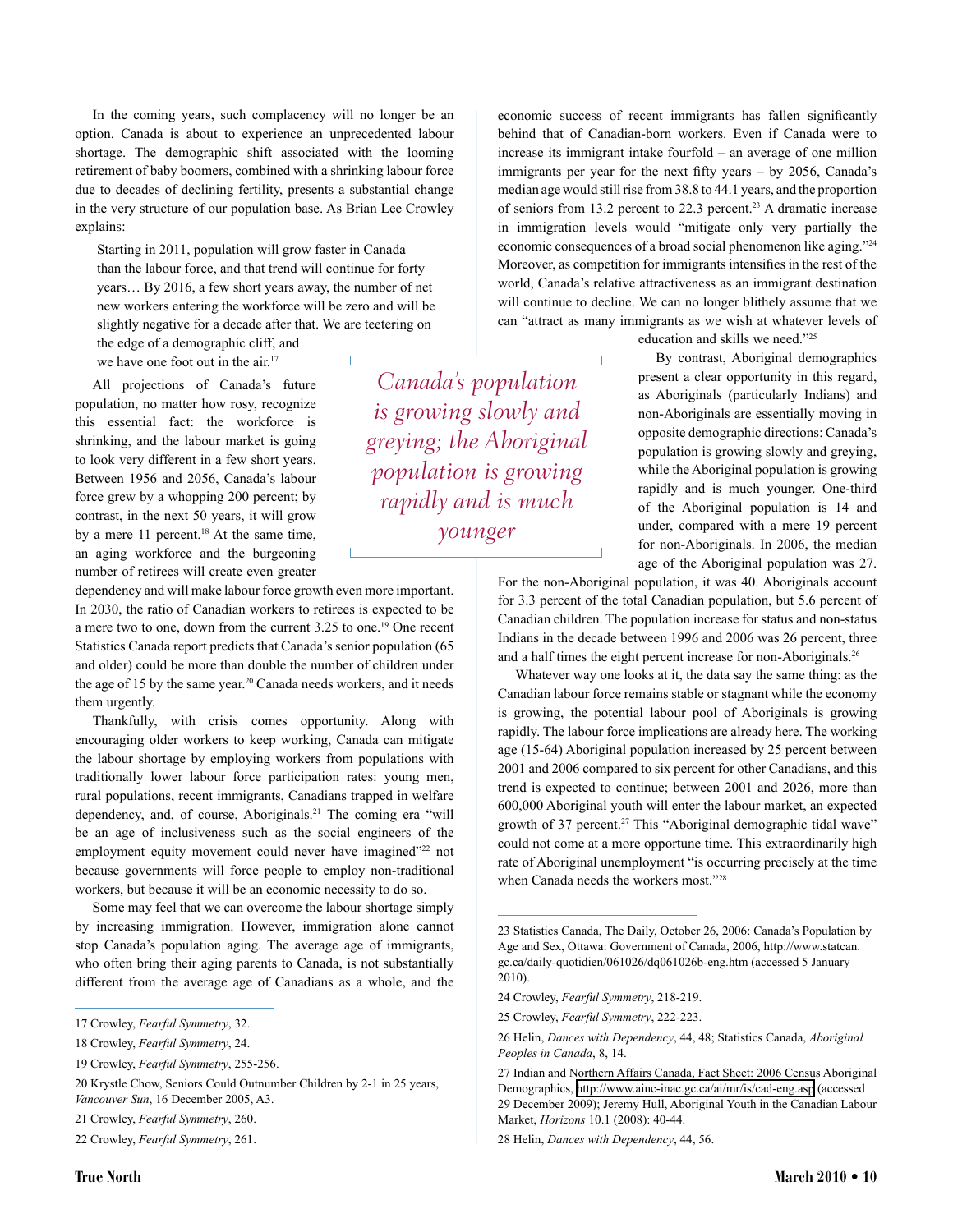#### Implications of Indian Labour Force Participation

Integrating Aboriginal youth into the Canadian workforce will by no means be an easy task. The economic and social ills ntegrating Aboriginal youth into the Canadian workforce will plaguing Aboriginals, particularly those living on reserve, have been documented above. Merely coming of working age does not guarantee a job, even in a labour shortage. The employment rate for Aboriginals aged 25-64 is 63 percent, up from 58 percent in 2001, but much lower than 76 percent for non-Aboriginal Canadians. Of greater concern, in 2006 the unemployment rate for Aboriginals aged 25-64 was a whopping three times the Canadian average, exceeding the Canadian rate in every single region.<sup>29</sup>

Thus, getting Aboriginal entrants into the Canadian labour market is not just a moral imperative in order to improve the well-being of Aboriginals: it is absolutely essential to easing Canada's coming labour shortage. Michael Mendelson is not overstating the fact when he argues that "Canada's future prosperity depends on how successful we are in achieving equitable results in our labour market for Aboriginal Canadians."30

A recent analysis by the Centre for the Study of Living Standards, which detailed the fiscal implications of improving Aboriginal living standards, lends credible evidence for this conclusion. The authors found the cost of Aboriginals' above-average use of government services was \$6.2 billion in 2006, and will rise to \$8.4 billion per year by 2026 if unchecked. On the

other hand, if by 2026 Aboriginal Canadians were able to increase their educational attainment to the 2006 level of non-Aboriginals, GDP would grow by an additional \$179 billion between 2001 and 2026. Government tax revenues alone would be \$3.5 billion higher in 2026.31

The implications for the Canadian labour force would be enormous. Assuming that Aboriginal economic and social conditions remain the same as today, Aboriginals are expected to account for 12.7 percent of labour force growth and 11.3 percent of employment growth between 2006 and 2026; by contrast, if employment and participation rates reached 2006 non-Aboriginal levels by 2026, Aboriginals would account for 19.9 percent of the labour force growth and 22.1 percent of employment growth in the same period.32 The authors recognize that such potential is unlikely to be fully realized, as many older Aboriginals are unlikely to go back to school. Nonetheless, they conclude that increasing Aboriginal wellbeing is not just in the interests of Aboriginals themselves – it is in the interests of all Canadians:

Not only would it contribute to the personal well-being of

30 Mendelson, *Aboriginal Peoples and Postsecondary Education*, 56.

**11 • March 2010 True North**

*Education is not simply another social indicator; in many senses, it is the most important cause of social mobility and progress*

Aboriginals, it would address Canada's two most pressing economic challenges: a looming labour shortage caused by an ageing population and low birthrate; and a lackluster growth in productivity which has eroded Canadian industry's ability to compete.33

The best way to cope with this challenge will be to focus on increasing the educational attainment of Aboriginals. The next section examines this more closely, focusing principally on Indians.

#### Education is the Means

 $\Gamma$  ducation is not simply another social indicator; in many senses, it is the most important cause of social mobility and progress.

Study after study identifies education as the most important way to improve the life of Aboriginals. After completing post-secondary education, for example, Indians fare as well as the general population on most social indicators, though they fare slightly worse in terms of employment.<sup>34</sup> As education level rises, so does median income.<sup>35</sup> Although Aboriginals have much lower incomes than non-Aboriginals, Aboriginals with a high school diploma or higher obtained "significantly better labour market outcomes, both in absolute terms and relative to non-Aboriginal Canadians than those who did not."36

Whether in the form of a secondary school diploma, a trade certificate, a college diploma, or a university degree, education matters.<sup>37</sup> As such, Canada will benefit from a sustained effort to ensure that Aboriginal youth are completing secondary school and moving on to post-

secondary education. The authors of a recent study on the economic implications of Aboriginal success contend that "increasing the number of Aboriginal Canadians who complete high school is a low-hanging fruit with far-reaching and considerable economic and social benefits for Canadians."38

For Indians, "there is no question that education really is the only path out of poverty."39 Secondary education is clearly a priority, and many studies have looked at ways to reform primary and secondary education for Indian students living on and off-reserve.<sup>40</sup> However,

35 John Richards and Aidan Vining, *Aboriginal Off-Reserve Education: Time for Action* (Toronto: CD Howe Institute, 2004), 2-4.

36 Sharpe et al., *Increasing Aboriginal Educational Attainment*, vi.

37 Usher, *Alternative Delivery Mechanisms*, 6.

38 Sharpe et al., *Increasing Aboriginal Educational Attainment*, 70.

39 Helin, *Dances with Dependency*, 205.

<sup>29</sup> Indian and Northern Affairs Canada, Fact Sheet.

<sup>31</sup> Sharpe et al., *Increasing Aboriginal Educational Attainment*, v-vii.

<sup>32</sup> Sharpe et al., *Increasing Aboriginal Educational Attainment*, vi.

<sup>33</sup> Centre for the Study of Living Standards, Aboriginal Education Key to Bolstering Productivity, Labour Force, Press Release, 20 May 2009, http:// www.csls.ca/reports/csls2009-3-pressrelease.pdf (accessed 29 December 2009).

<sup>34</sup> Mendelson, *Aboriginal Peoples and Postsecondary Education*, 35.

<sup>40</sup> See John Richards, Jennifer Hove and Kemi Ofalabi, *Understanding the Aboriginal/Non-Aboriginal Gap in Student Performance: Lessons From British Columbia* (Toronto: CD Howe Institute, 2008); Michael Mendel-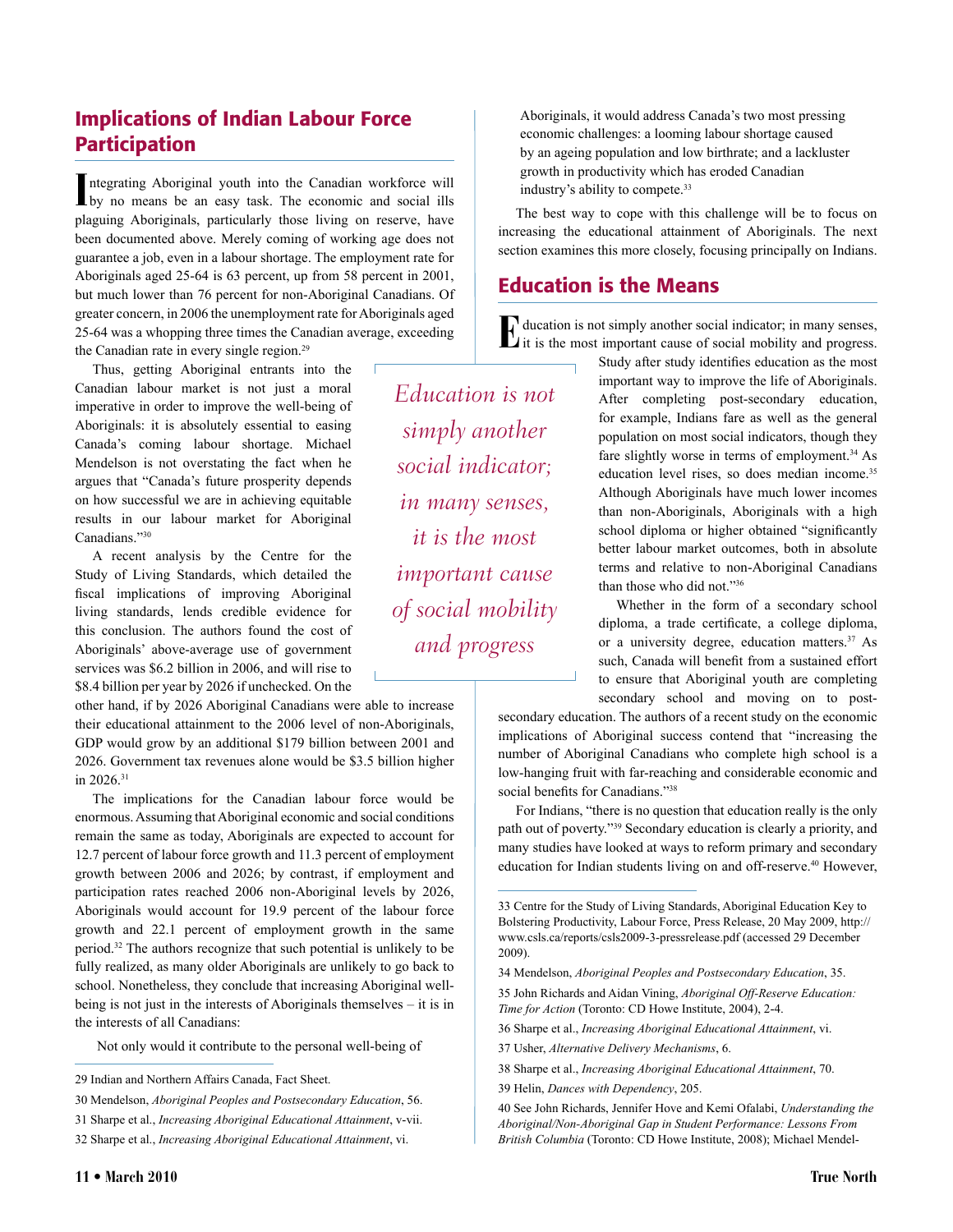making the transition from secondary to post-secondary education as seamless as possible also remains a crucial issue. Given the fact that Indian students, particularly those living on reserve, come from lower-income families than the rest of Canadians, funding is an obvious issue. Many young non-Aboriginals can graduate debt-free because they have the support of their families, who can often bear an important part of the cost. Young Aboriginals, on the other hand, often come from a background of poverty and cannot count on the same level of family support.

The educational and financial factors are mutually reinforcing. Insufficient funding (or the perception of insufficient funding) is one of the primary reasons Aboriginals do not complete post-secondary studies; nearly one-quarter of Aboriginals cited finances as a reason for not completing their post-secondary studies in 2001.<sup>41</sup> Moreover, inadequate financial support and a desire to avoid debt are major factors that prevent Indian youth from beginning post-secondary education in the first place.<sup>42</sup>

Offering Indian students the means to harness their own educational potential and determine their future can close the gap between Indian and non-Indian Canadians. As the above section demonstrates, education is the most powerful force lifting Indian youth out of poverty and dependency and into prosperity. Given the uniformity of poor social, economic and educational outcomes for Indian students across the country, this is an issue that warrants national attention. The national significance is magnified by the fact that education for registered status Indians falls under Ottawa's jurisdiction, a unique state of affairs. The next section examines the federal government's current policy for improving the postsecondary education success rate of all Indian youth.

42 R. W. Malatest and Associates Limited and Blair Stonechild, *Factors Affecting the Use of Financial Assistance by First Nations Youth* (Montreal: Canadian Millennium Scholarship Foundation, 2008).



*"Having taught native students in both Canada and the US, the need for straightforward access to educational funds is clearly evident. While some bands have created an excellent process* 

*that serves students well, other bands are only coming to understand the best practices that optimize a student's access to higher education. As an educator and economic development executive, I affirm the foundational role that education provides to establish a healthy future for our First Nations communities."*

**Ray Levesque,** former Director of Student Services at Northwest Indian College, Bellingham, WA; former instructor, Aboriginal Educators Program, Nicola Valley Institute of Technology



*"I have witnessed firsthand the corruption by which the current education and funding program is delivered in my community. Constructive changes to the process of post-*

*secondary educational funding is long overdue for community members. It is important that students control their own educational financial resources. It makes no sense that a political body that is more often than not motivated by patronage has arbitrary control over who gets funding and how much. There needs to be fairness and transparency in the process. Putting control of educational funding in the hands of those impacted is likely to lead to the best educational outcomes and more empowerment for individual members."*

> **John Helin**, Member of Tsimshian First Nation, member of band council, former Chief Councilor of Lax Kw'alaams Band

son, *Improving Primary and Secondary Education on Reserves in Canada* (Ottawa: Caledon Institute of Social Policy, 2006).

<sup>41</sup> Statistics Canada, *Aboriginal Peoples Survey 2001 Initial Findings: Well-Being of the Non-Reserve Aboriginal Population* (Ottawa: Government of Canada, 2003), 19.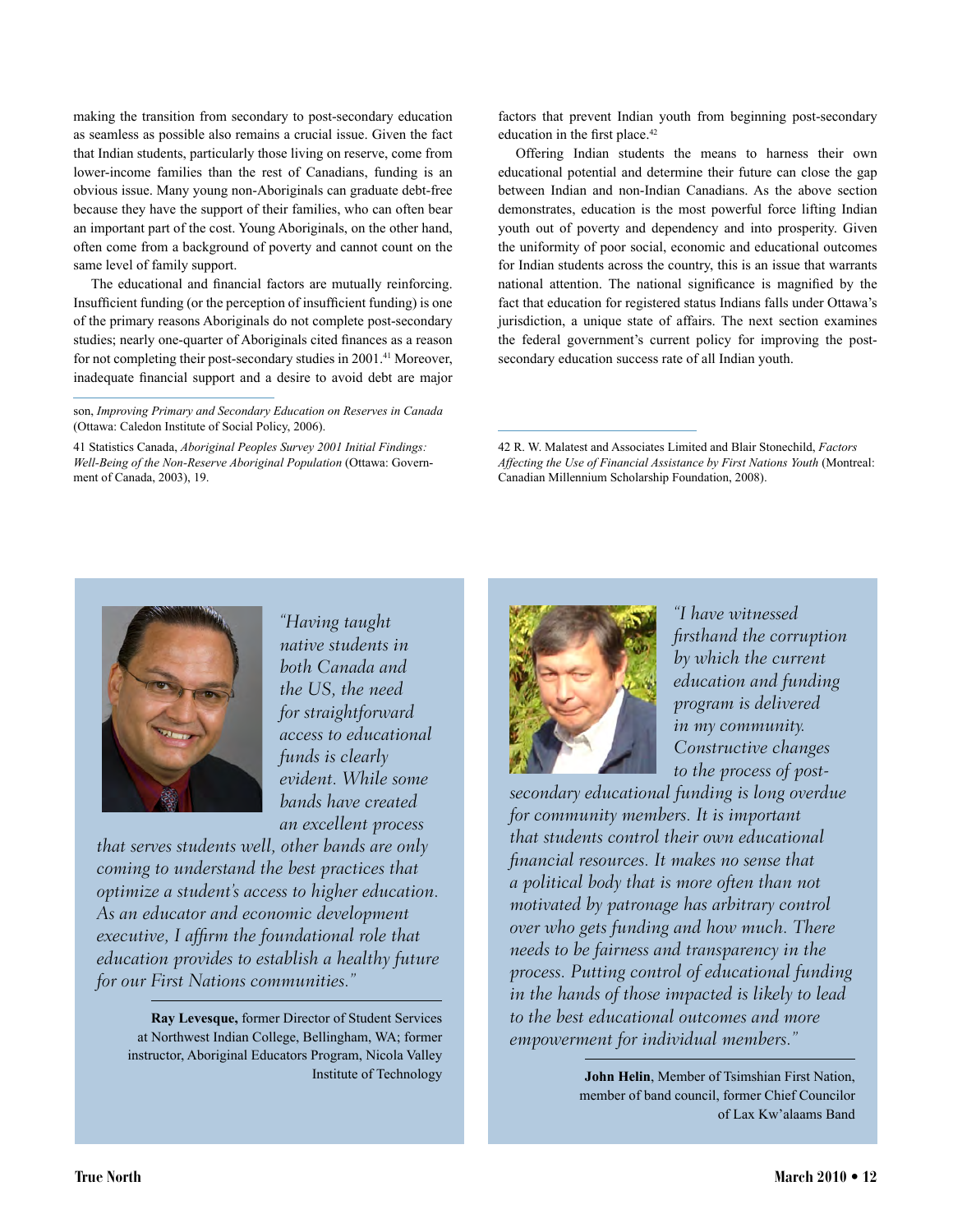#### **Good intentions, bad policy: The post-secondary student support program**

Ithough education is constitutionally an area of provincial jurisdiction, the federal government has authority over "Indians, and Lands reserved for the Indians" under section 91.24 of the Constitution Act, 1867. The feder lthough education is constitutionally an area of provincial jurisdiction, the federal government has authority over "Indians, and Lands reserved for the Indians" under section 91.24 of the Constitution Act, 1867. The federal Indian Act Indian students. For post-secondary education, the jurisdictional question is less clear. The federal government considers Indian post-

secondary education a matter of social policy, and thus an area of provincial jurisdiction. By contrast, Indian bands and First Nations organizations claim education at all levels is a Treaty right recognized in the Canadian Constitution. When surveyed, Indian youth consistently espouse the same view.43

The federal government funds post-secondary education for Indians, but views such funding as discretionary rather than constitutionally required. As Paul Leblanc, a former Senior Assistant Deputy Minister, explained to the Standing Committee on Aboriginal Affairs and Northern Development, "Our interpretation is that there is nothing in the Act that requires a contribution at the post-secondary level, and that there is nothing in the Act that limits the possibility of contributing at the post-secondary level."44

Federal funding for Aboriginal post-secondary education exists in the form of the Post-Secondary Education (PSE) program of Indian and Northern Affairs Canada (INAC), which dates from 1977 and is designed to provide eligible Indian and Inuit students with access to post-secondary education. It contains three components:

- Post-Secondary Student Support Program (PSSSP) – Provides money to Registered Indian and Inuit students<sup>45</sup> enrolled in post-secondary programs. These programs include community college and CEGEP diploma/ certificate programs, undergraduate programs, and advanced/ professional degree programs.
- University and College Entrance Preparation Provides money for Registered Indian and Inuit students enrolled in university and college entrance preparation programs.

*Problems with the current program include surplus funds, wait-listed students, regional variation, favouritism and nepotism, and a lack of performance measurement*

• Indian Studies Support Program – Provides Indian organizations and post-secondary institutions with money for creating and administering university and college-level courses specifically for Registered Indian and Inuit students.

The Post-Secondary Student Support Program is by far the largest component of the PSE Program, at a current (2008-09) annual cost of \$314 million, increasing by a maximum of 2 percent annually. The money is intended to cover tuition, books, supplies, travel, and living allowances for students and their dependents, as well as tutoring, guidance and counseling services. Inuit students and Registered Indians living on- and off-reserve and residing in Canada are eligible for funding. In 2008-09, the program funded

approximately 22,000 students, down from a high of 27,000 in 1997-98. The goal of the program, consistent with the goal of INAC's PSE program in general, is to get more Indian students into post-secondary education, and eventually into the workforce.

Although INAC regional offices administer the program, almost 100 percent of the funding is delivered by Indian bands,<sup>46</sup> their administering organizations, or educational institutions. For the Inuit component of the program, the money goes from the federal government to the territorial governments, which then fund individual Inuit students.47 For the Indian component, the money flows directly from INAC to individual bands via either a Comprehensive Funding Agreement, which consists of funding on a program basis, or an Alternative Funding Agreement, which consists of multi-year "block" funding. In either case, the money is distributed from INAC to the Indian bands, which then distribute it to individual students. The federal government determines the objectives and provides the money, but the bands ultimately determine

which students are funded.

In 2009 an INAC audit<sup>48</sup> unearthed countless problems with the administration and effectiveness of the program. These problems include surplus funds, wait-listed students, regional variation, favouritism and nepotism, and a lack of performance measurement. Each problem underscores fundamental issues with the program's transparency and accountability structure. They are examined below.

<sup>43</sup> Canada, *No Higher Priority: Aboriginal Post-Secondary Education in Canada*, Report of the Standing Committee on Aboriginal Affairs and Northern Development (Ottawa: Government of Canada, 2007), 3; Malatest & Associates Ltd. and Stonechild, *Financial Assistance*, 23.

<sup>44</sup> Canada, *No Higher Priority*, 3.

<sup>45</sup> For brevity, this report focuses solely on the Indian delivery of the program. For the Inuit component of the program, the territorial governments disburse funds to individual Inuit students. Thus, many of the problems related to accountability and transparency within the Indian component of the program do not exist within the Inuit component.

<sup>46</sup> The funding is given from INAC to the First Nations community, for which the official legal term is "Indian band." The legal decision-making body for most bands consists of a chief and a band council. To avoid confusion, this study uses "Indian bands" or "bands" to refer to the body entitled to exercise the band's legal power.

<sup>47</sup> Canada, *No Higher Priority*, 13.

<sup>48</sup> Indian and Northern Affairs Canada Audit and Assurance Services Branch, *Audit of the Post-Secondary Education Program* (Ottawa: Indian and Northern Affairs Canada, 2009), http://www.ainc-inac.gc.ca/ai/arp/aev/ pubs/au/psep/psep-eng.pdf (accessed 29 December 2009).

*Continued on page 15*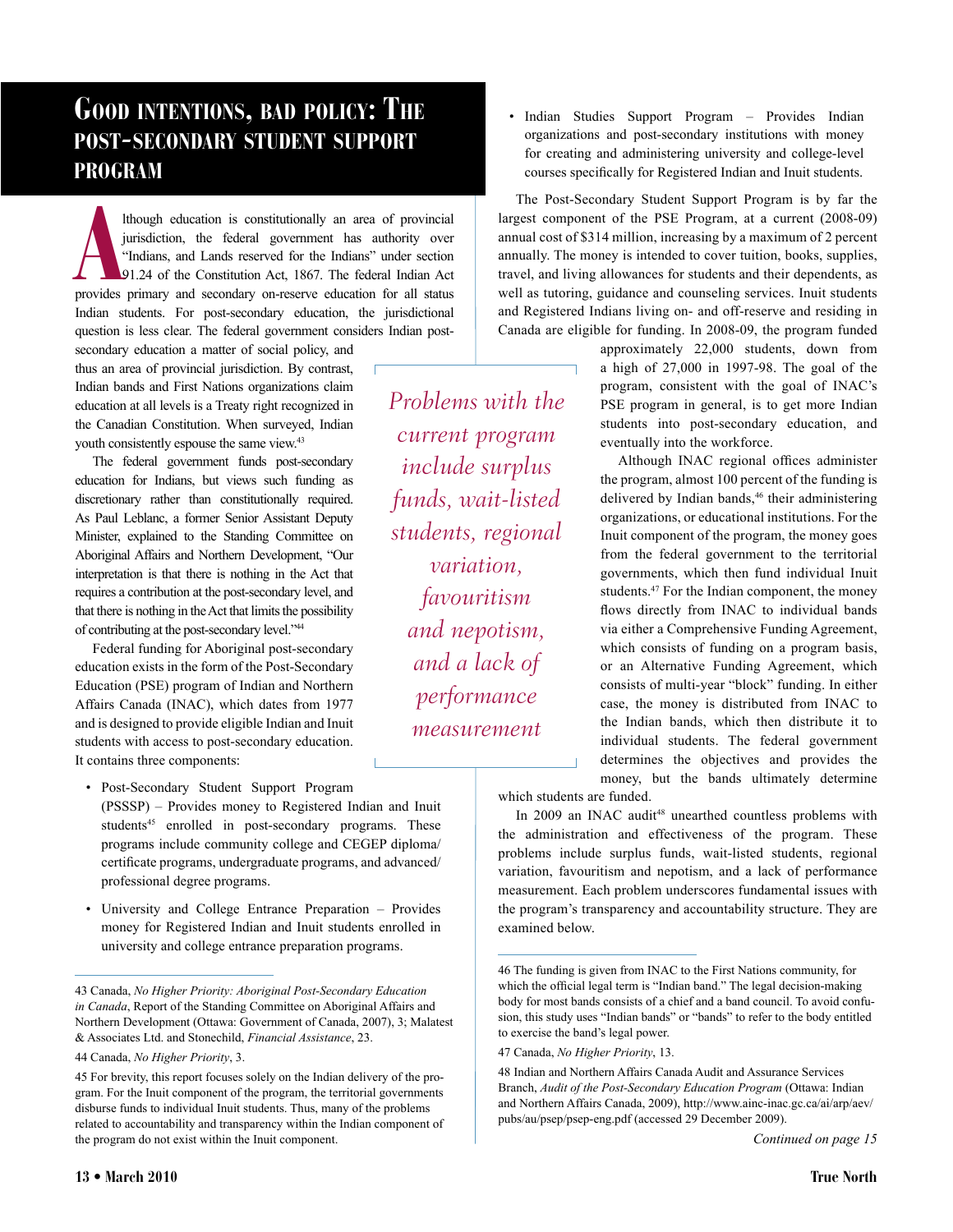# Why I favour the APSSA proposal

by Caroline Krause Former Principal of Grandview/?uuquinak'uuh Elementary School



After reading this paper, I<br>felt compelled to present my<br>unequivocal support. A new<br>secondary Aboriginal students is urgently After reading this paper, I felt compelled to present my unequivocal support. A new approach to funding for postneeded to address their under-representation in universities across the country, which in turn makes it impossible for them to find skills-based and professional employment.

As former principal of Grandview/?uuquinak'uuh Elementary School, which is in one of Vancouver's poorest neighbourhoods, I have had direct experience working with Aboriginal students and their families. I am well aware of the struggles that students face when entering large, impersonal secondary schools where they often encounter hostility, marginalisation, social isolation, and academic challenges at significantly higher levels than their non-Aboriginal counterparts.

Although Aboriginal students at the elementary level are currently experiencing greater academic success than in the past, many drop out of school after Grade 8 or Grade 9 and as many as fifty percent fail to graduate. I feel certain that the MLI's monetary incentive program will prove successful in keeping Aboriginal students in school, in encouraging greater numbers to graduate from high school, and in motivating them to continue on with postsecondary studies.

At one of Vancouver's secondary schools, an innovative math teacher has proven that a monetary rewards program actually works. With financial assistance from private foundations and support from some members of the University of British Columbia Math and Science Faculty, this teacher has set up a very successful afterschool homework club where Aboriginal students receive small bonuses each time they attend regular classes and each time they attend the homework club.

In an interview with me in December 2008, the teacher reported that she has seen an increase in the number of students who have been able to move from Math Essentials into Principles of Math and an increase in the percentage of students who stay in school as a result of the incentives program. She finds that the students are developing better work habits and deeper connections to the school and to the adults who are working with them.

Before things can really change for Aboriginal students, the teacher and I agreed that the indifference and inequities in the system will have to be rectified and there will have to be greater overall accountability for their social, emotional and educational well-being. In her own words, "These are not disposable children!" (C. Krause. Joint VSB/UBC Research Project. 2008).

One way to create a more equitable system will be to implement the proposed monetary incentive program right away. If secondary school students and their families knew that \$3,000 per year would be placed into a special account for post-secondary studies, I am convinced that there would be a significant increase in the number of Aboriginal students attending class regularly, in the number enrolling in mainstream rather than alternative programs, and in overall graduation rates.

Education, especially at the postsecondary level, is the crucial factor in improving employment opportunities and quality of life for Aboriginal peoples who are sadly Canada's poorest and most marginalized group. In my current position as Faculty Associate in UBC's Faculty of Education, I have seen first-hand the financial challenges that post-secondary Aboriginal students face on an ongoing basis. Since arriving at UBC in September 2005, I have worked with dozens of Aboriginal students from the Native Indian Teacher Education Program (NITEP). During the 2005-06 academic year, I taught four first- and second-year NITEP courses. Of the eight students who were originally registered, only one has graduated so far. A second one who is currently taking one of my courses will probably graduate in April of this year. The main reason the others had to drop out was lack of funding.

Some of these students have shared with me their ongoing frustration with the current funding system that depends entirely on the goodwill of band councils and chiefs. Even when students receive approval for funding, there are times when the money arrives so late that they are unable to pay their rent, buy groceries or cover tuition fees.

Almost all Aboriginal post-secondary students that I have known at UBC have had to get jobs to supplement band funding, which can be as little as a few hundred dollars a month, or nothing at all. This has serious implications for students who have to juggle heavy university course loads and demanding work responsibilities at the same time. Some of these students are also parents with young children, who have to pay for day care or out-of-school care to be able to attend classes.

It is a well-documented fact that the current funding system (PSSSP) is not working and that it is open to serious abuse, favouritism and other discriminatory practices. It should be replaced without *Continued on page 25*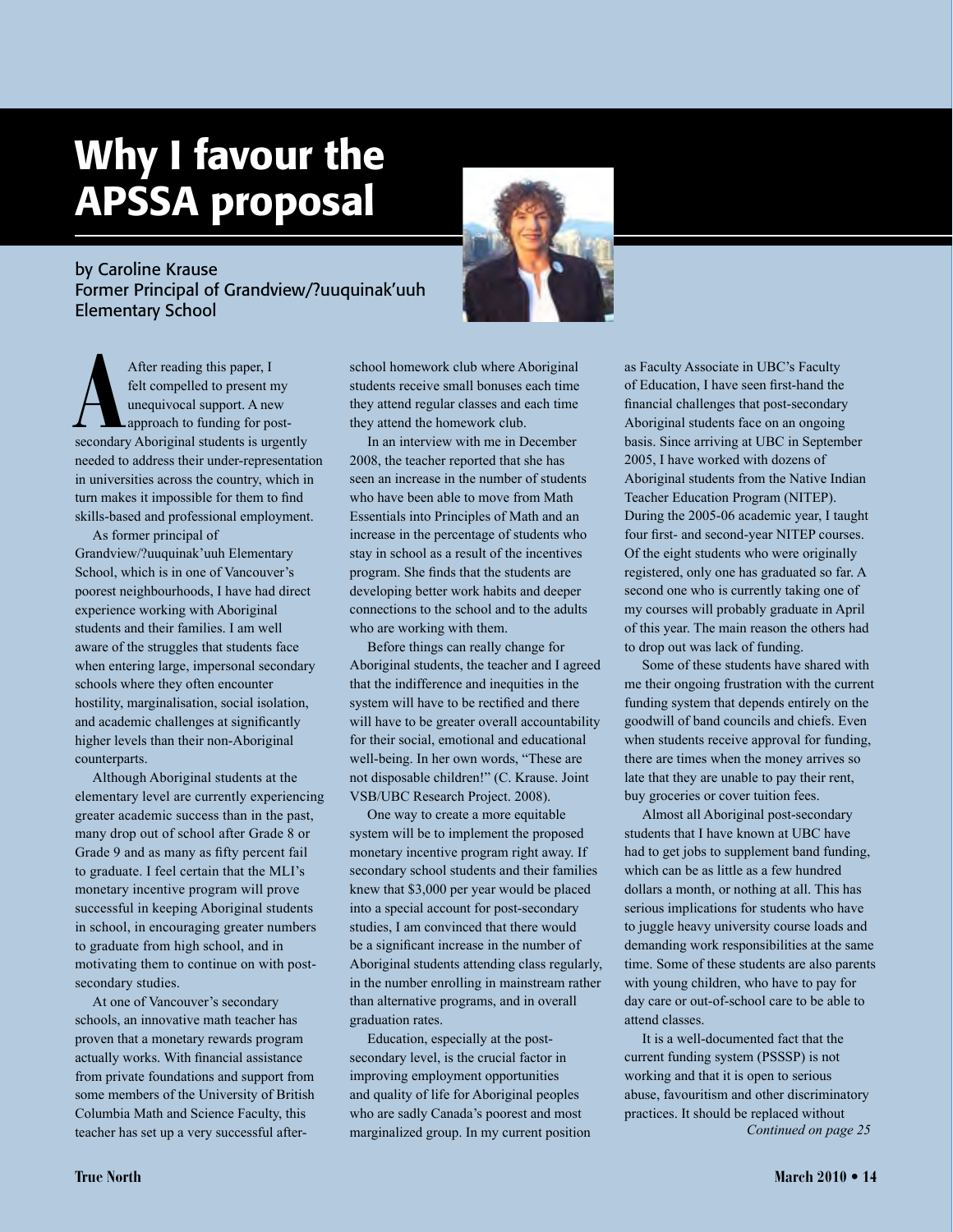#### Surplus Funds and Abuse of Expenses *Continued from page 13*

To the extent that minimum program requirements are met (and these requirements, as seen below, are hardly arduous), individual bands are allowed to retain "unexpected balances" at the end of the year. In a classic case of a perverse incentive, if there is money left over, it does not go to the students for whom the money

was intended. It stays with the bands, to be spent at the discretion of chiefs and councils. Revealingly, the audit found "such annual program surpluses are not uncommon," as individual bands "are not required to report on specific program spending."<sup>49</sup> Although some bands claim they "reallocate" funds for other community priorities, INAC keeps no records on such reallocations.<sup>50</sup>

When the bands do report information, there is evidence of mismanagement and abuse. The financial statements submitted to INAC routinely report the use of program funds for "non-eligible" expenses including, but not limited to, "administration costs, capital expenditures, child care costs, staff salaries and benefits, staff training/meetings, staff or council travel expenses, office expenses and utility costs."51 Because the bands are allowed to retain surplus funds, they have the authority to spend such funds on "non-eligible" program expenses. Thus the lack of transparency and accountability built into the program effectively turns any "non-eligible" expense into an "eligible" expense.

In itself, this program flaw speaks volumes. Surplus funds from a national program intended to cover Indian students' post-secondary education should be spent on the students, not on band council travel expenses or staff childcare arrangements. The Audit found that these uses of surplus funds "could be denying other eligible students from intended program support."52 There is no evidence that anything has been done to rectify this shameful practice.

#### Wait-listed Students and Rationing

**I** n spite of surplus funds, the audit found evidence that some eligible students are unable to obtain funding, which results in students students are unable to obtain funding, which results in students being "wait-listed" for funding. There is no data on precisely how many students are wait-listed.<sup>53</sup> The program's distribution structure has thus created a second perverse outcome: while on the one hand certain bands are able to retain surplus funds originally intended for students, on the other hand, students from other bands are unable to

53 Indian and Northern Affairs Canada, *Audit*, 8; Malatest & Associates Ltd. and Stonechild, *Financial Assistance*.

*If there is money left over, it does not go to the students for whom the money was intended – it stays with the bands, to be spent at the discretion of chiefs and councils*

receive the funding to which they are entitled. For such variance to occur in a national program aimed at all Indian students is downright scandalous.

These problems, severe as they are today, will only be exacerbated in future: the cost of post-secondary education is rising faster than the maximum rate of growth of the PSSSP. As the young Indian population continues to grow, more students will inevitably be forced

to wait to have the chance to pursue their studies in the years to come. The lack of accountability and absence of clear guidelines for dealing with insufficient funds only exacerbates this problem, creating huge disparities between and even within reserves.

A recent examination of the program found that in addition to problems with oversight and accountability, stagnating resources per eligible recipient has led to rationing. Even where the program is administered properly, a two percent annual growth in expenditures cannot keep pace with the rapid growth of Indian youth, even if tuition costs were to grow at roughly the same rate rather than the 4.3 percent of the last decade.54 Absent spending increases, funding will inevitably be rationed in one of two ways under the current structure: by reducing the amount of funding per student, or reducing the number of students assisted.<sup>55</sup> As it stands, there is no policy guideline for how the necessary rationing should occur. Prospective students are left at the whim of the band council, who can allocate the funding

however they see fit. The growth of the young Indian population combined with the rise in tuition costs mean this problem will only get worse in the absence of serious reform.

#### Regional Variation

Indian and Northern Affairs Canada is a federal government<br>department with a mandate to serve the needs of Aboriginals ndian and Northern Affairs Canada is a federal government across the country. Likewise, the PSSSP is a national program, designed to assist all Registered Indian and Inuit students in Canada. Yet this ostensibly national program does not have a national funding formula. Rather, different regional INAC offices use different formulae to distribute the funds to individual bands.<sup>56</sup>

These formulae vary widely. Some regions base their funding on 18-34 age cohorts in the region, others on 18-34 age cohorts within individual bands, and others still on prior year funding. The result is considerable regional variance without any clear rationale. In 2008 the Ontario region disbursed \$1,609 per individual in the 18-34 age cohort, whereas the Atlantic region disbursed only \$941 per individual for the same cohort.<sup>57</sup> This is in spite of the fact that Atlantic Canada has some of the highest tuition fees in the country:

<sup>49</sup> Indian and Northern Affairs Canada, *Audit*, 6.

<sup>50</sup> Canada, *No Higher Priority*, 21.

<sup>51</sup> Indian and Northern Affairs Canada, *Audit*, 18.

<sup>52</sup> Indian and Northern Affairs Canada, *Audit*, 17.

<sup>54</sup> Indian and Northern Affairs Canada, *Audit*, 7.

<sup>55</sup> Usher, *Alternative Delivery Mechanisms*, 12.

<sup>56</sup> Usher, *Alternative Delivery Mechanisms*, 10.

<sup>57</sup> Indian and Northern Affairs Canada, *Audit*, 12.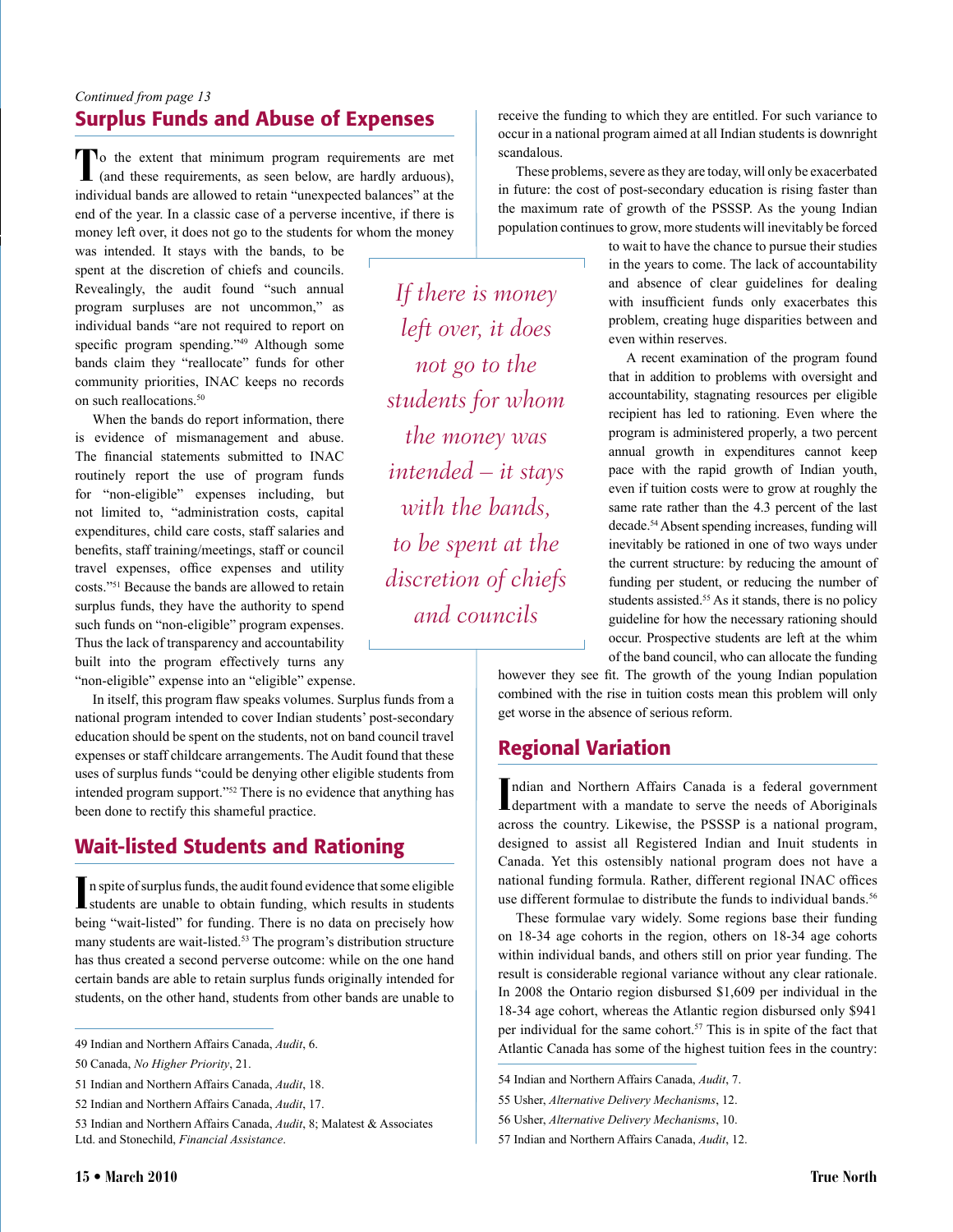Nova Scotia has the highest average undergraduate tuition fees of any province, while New Brunswick has the third highest.<sup>58</sup> The audit offered no explanation for this disparity, nor any evidence that anything was being done to rectify it.

#### Favouritism and Nepotism

**F**undamentally, the major problems with the program are transparency and accountability, both of which are sorely lacking. As might be expected in a program with virtually no oversight, this lack of accountability has created conditions in which favouritism and nepotism often determine funding.

In 2008, the Canadian Millennium Scholarship Foundation

commissioned R.W. Malatest & Associates Ltd. and Dr. Blair Stonechild to look into the factors affecting the use of student financial assistance by Indian youth. The goal was to understand Indian youth awareness of post-secondary financial assistance programs and examine how that awareness differs from non-Indian youth. The researchers gathered information through 40 focus groups with secondary school students, youth in post-secondary education, and youth not in post-secondary education. The groups included Indian and non-Indian youth. The researchers also held interviews with 41 key stakeholders representing a wide range of people employed in occupations related to Aboriginal post-secondary education.<sup>59</sup> The authors concluded:

Many First Nation students expressed

frustration with the "lack of transparency" with respect to how such funds are allocated. Some youth felt that receipt of band funding often depended on relationships with band leadership, proximity to the band (those living on reserve were seen as having a higher probability of being funded than those living off reserve) or other factors.<sup>60</sup>

Even more telling, some students stated that the past performance of their family members affected their ability to receive funding. Others were allegedly passed over because of their age, the fact

58 Statistics Canada, Average Undergraduate Tuition Fees for Full Time Canadian Students, by Discipline, by Province, http://www40.statcan.ca/ l01/cst01/educ50a-eng.htm (accessed 5 January 2010).

59 Malatest & Associates Ltd. and Stonechild, *Financial Assistance*, 2-7. 60 Malatest & Associates Ltd. and Stonechild, *Financial Assistance*, viii.

*Indian and Northern Affairs Canada provides money to individual bands with no assurance that the money will be delivered to the people for whom it is intended*

that they had children, or the type of study (e.g., graduate studies) they were pursuing. Some students felt the application process was arduous and stressful, and they sometimes did not receive notification of funding until mere weeks before beginning their studies.<sup>61</sup> Others could not fulfill course requirements because the courses were filled by the time students receive notification. Another study notes that the creation of "tiers" has become commonplace, with more "promising" students given top priority for funding.62 While there is nothing wrong with meritocratic funding in principle, there is no evidence that such "tiers" have been created based on objective criteria. Such overt discrimination and cumbersome bureaucratic obstacles were certainly not an intended part of a program designed to enhance access to post-

secondary education for all Indian youth.

#### No Performance **Measurement**

N one of the above problems can effectively be rectified as long the program is immune to any objective and accurate assessment of its performance. The bands are only required to submit an enrollment report that identifies the number of students receiving funding through the program, and a graduation report of the number of students who completed their studies in the previous year. While some bands report specific receipts and disbursements, this is not mandatory.

Because of these reporting procedures, INAC has no data on the average or median funding disbursed to students,

the number of years' support provided to individual students, drop-out rates, wait-listed students, or the percentage of students graduating.63 Moreover, the 2009 Audit found that "[n]o analysis has been conducted to determine the minimum amount of recipient funding required to achieve program objectives."<sup>64</sup> INAC provides money to individual bands with no assurance that the money will be delivered to the people for whom it is intended, nor any assurance that the funding is adequate (or, alternatively, excessive). In short, INAC has no real way of measuring program success.

61 Malatest & Associates Ltd. and Stonechild, *Financial Assistance*, 30-32. 62 Usher, *Alternative Delivery Mechanisms*, 12. 63 Indian and Northern Affairs Canada, *Audit*, 9-10. 64 Indian and Northern Affairs Canada, *Audit*, 7.

*"Being an off-reserve Indian, I was unsuccessful in any attempts to receive funding from my First Nation*  to attend law school. I attended classes until all savings were gone. I strongly agree with the ideals shared *within this important paper."*

**Donald G. Barraclough**, Peguis Indian Band President, NationTalk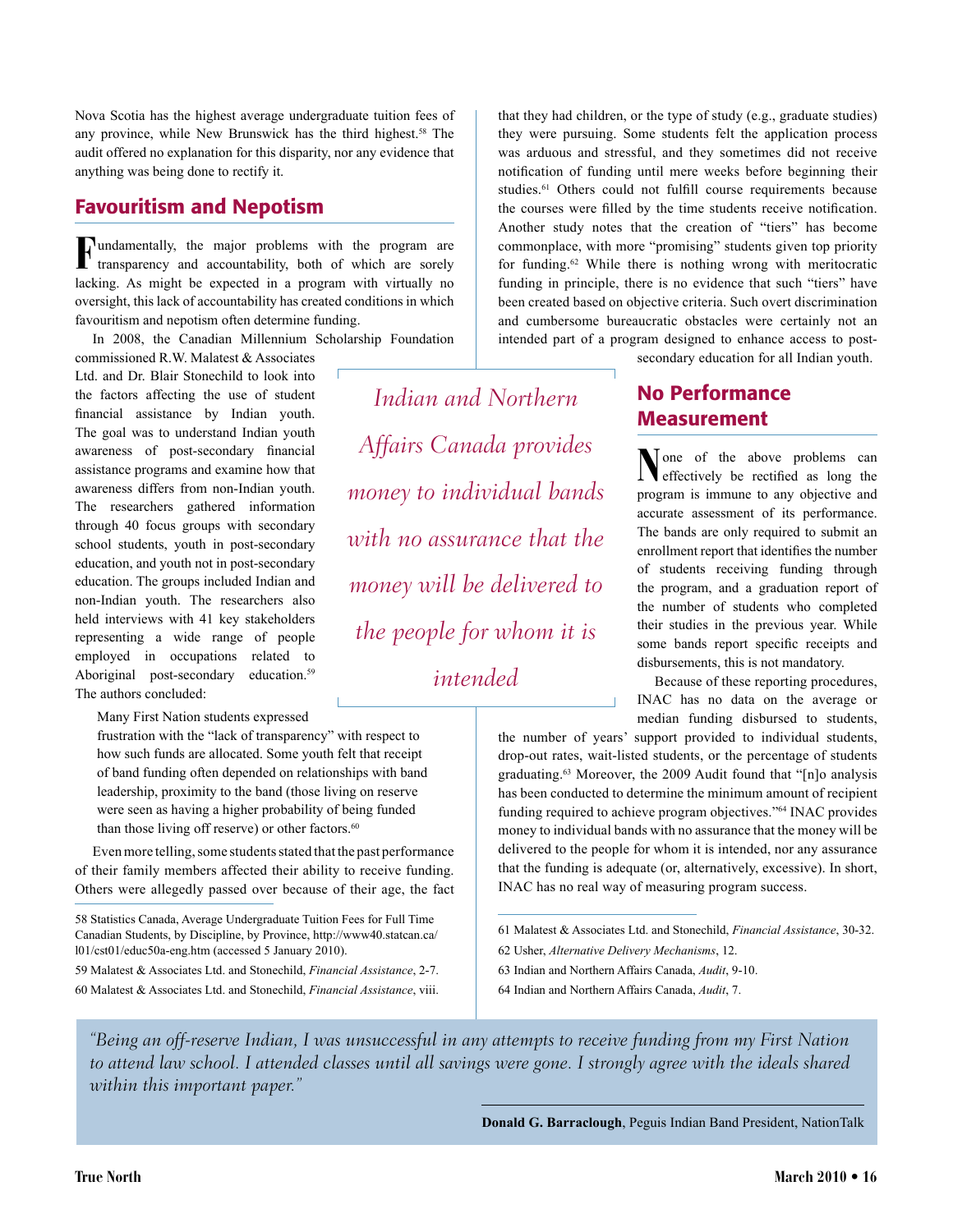A major problem with the current program design is the capability of smaller bands to effectively distribute funding. Many reserves are small, with fewer than 1,000 residents. Individuals who oversee PSSSP funding often lack the academic knowledge and understanding of post-secondary institutional operation, yet they are expected to administer highly complicated programs for the disbursement of funds. In this situation, administrative inefficiency and overload are to be expected.<sup>65</sup> Another study found that Indian high school students commonly used informal channels, such as family and friends, rather than formal channels (teachers and counselors) to obtain information about post-secondary funding.<sup>66</sup>

In sum, it is remarkable that a national program designed to give money to Registered Indian students across the country:

- allows individual bands to retain surplus funds to use at their discretion;
- be subject to regional variations to such an extent that the variation between Ontario and Atlantic Canada is nearly two to one per eligible student.

With virtually no transparency and accountability mechanisms in place, it is little wonder that the system has led to nepotism, favouritism, and wait-listed students. The current system devolves authority to INAC regional offices and to band councils and administrators, but gives no authority where it truly belongs: Indian youth. The next section examines several proposals for reform, and offers one solution that can overcome all the obstacles listed above.

65 Usher, *Alternative Delivery Mechanisms*, 11. 66 Malatest & Associates Ltd. and Stonechild, *Financial Assistance*, vi.



*"I am pleased to wholeheartedly support this initiative. We must do a meaningful course correction and assist the Aboriginal community in a more effective manner so they can enjoy the same access* 

*to education, careers and the abundant opportunities Canada continues to generate this new decade. To do less is a waste of the valuable human resources in this youthful community."* 

> **Bernard R. Wilson**, Corporate Director and former Vice Chairman of PricewaterhouseCoopers

### **Reforming the Post-secondary Student Support Program**

learly, the problems related to the PSSSP – accountability, transparency, capability, and regional variation – are not easily overcome. The program requires more than a minor tweak in order to achieve its goal of getting m transparency, capability, and regional variation – are not easily overcome. The program requires more than a minor tweak in order to achieve its goal of getting more the program by the Educational Policy Institute (EPI) suggested five possible options for change in PSSSP program delivery.67 The five options were:

- status quo with improvements in accountability;
- administration by a regional First Nations' education organization;
- administration by a pan-Canadian First Nations foundation;
- direct administration by Indian and Northern Affairs Canada;
- direct administration by Human Resources and Skills Development Canada (HRSDC).

The EPI study did not make a recommendation as to which of the five alternatives were superior. Instead, it merely laid out the advantages and disadvantages of each option, using the criteria of efficiency, accountability, capability for innovation, and "Indian control of Indian education." The study also assumed, for simplicity's sake, that the policy would still involve the distribution of grants and that the funding level would remain the same. The remainder of this section briefly discusses these five options, before offering a sixth.

#### Status Quo with Accountability **Improvements**

**O**f the five solutions offered, the status quo "with accountability improvements" is perhaps the least satisfying. All the problems with efficiency would remain, and students would still be at the whim of the chief and council for funding. Moreover, it is not clear what precisely is meant by "accountability improvements." Even if one suspends disbelief and assumes that all funding would be subject to full accounting and that all surplus funds would be given to the students, the status quo cannot effectively address concerns with rationing, wait-listed students, and regional variation. Nor does such a change touch on the very difficult issue of administrative capability – namely, that reserves with fewer than 1,000 people are expected to deliver a complex program with efficiency and transparency.

It is unlikely that minor accountability adjustments could effectively rid the program of the discrimination, nepotism and favouritism that currently exists. Because of the myriad problems with the program noted above, it is clear that the status quo is unacceptable. Minor tweaking will do little to address the systemic flaws with this program.

67 Usher, *Alternative Delivery Mechanisms*.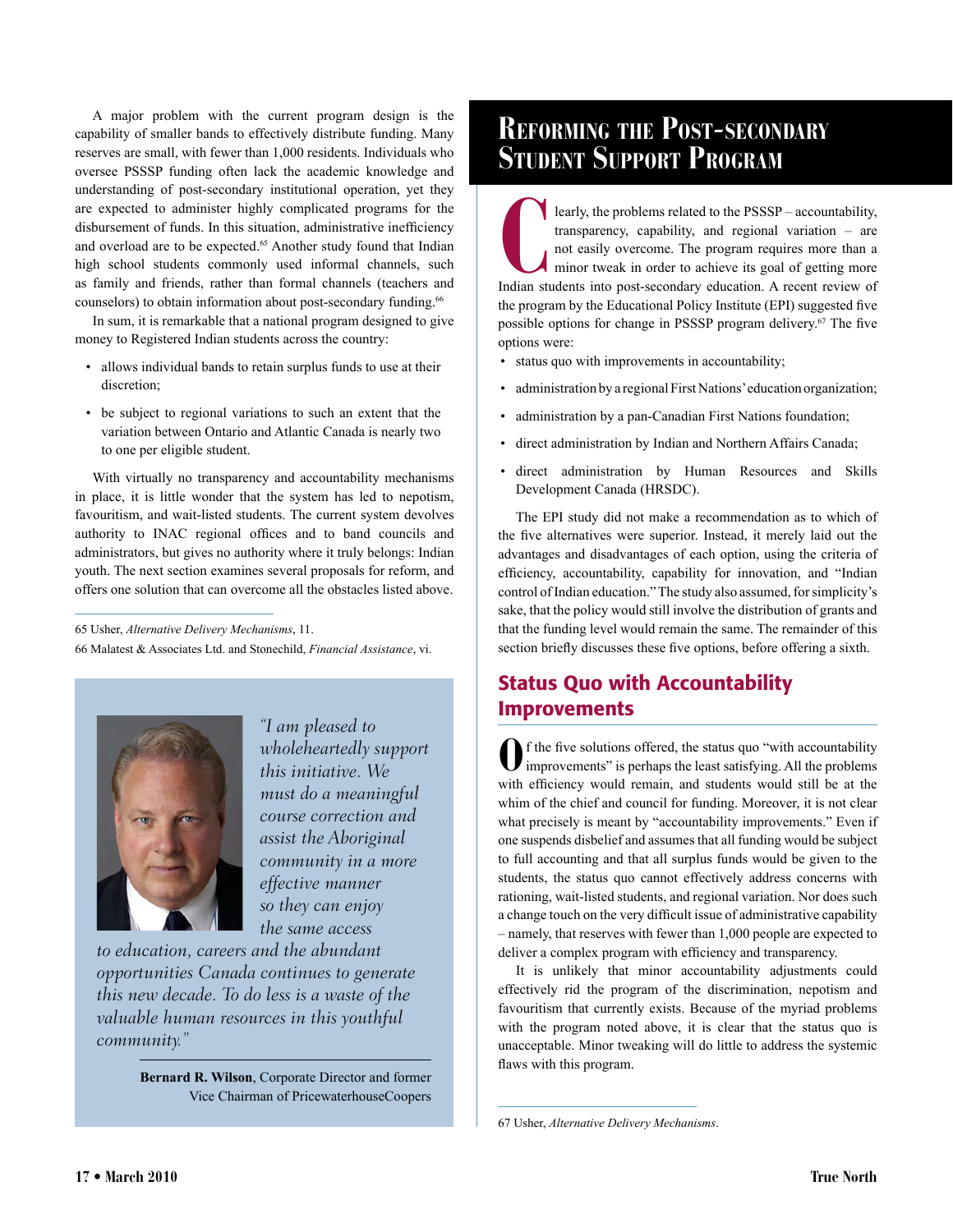#### Administration by a Regional First Nations' Education Organization

Administration by a regional First Nations' education organization<br>could potentially address the concerns over the institutional capacity of small reserves. However, several problems would arise. First, as the EPI study itself noted, where these "second and thirdlevel" organizations do exist, they vary widely in terms of size, scope and administrative capacity. Not all bands participate in these organizations and not every region has one. Moreover, the problems of regional variation and institutional capacity would not effectively be fixed and could even be exacerbated. The administrative costs of creating these organizations where none currently exist would divert the money from helping young Indian students get their education. Finally, there is no guarantee that such an organization would eliminate the problems related to transparency and accountability. Without a clear accountability structure from INAC to the student, rationing, nepotism and favouritism could occur within a regional education organization just as easily as within individual bands.

#### Administration by a Pan-Canadian First Nations Foundation

Inder this option, one of two things could occur: a nongovernmental organization would be created to disburse money to students, with a board composed mainly of Indians; or, an existing organization such as the National Aboriginal Achievement Foundation could be charged with distributing the money.

It is difficult to see why either option is necessary. Again, such organizations could theoretically avoid the problems of institutional capacity that plagues smaller reserves. But the above concerns related to accountability, rationing and transparency would remain. How would the accountability within a pan-Canadian organization differ from the current accountability structure? How would the creation of an organization help the students who are unaware of the existence of the funds as it is? Creating a new organization would be cumbersome, time-consuming and divert important funds from students. By the same token, there is no guarantee that an existing organization created for a purpose other than distributing funds to students would be effective or efficient at distributing these funds.<sup>68</sup> Although this option and the second option do retain some "Indian control of Indian education," there is little evidence that the systems would give any more control to Indian youth.

#### Direct Administration by Indian and Northern Affairs Canada / Direct Administration by Human Resources and Skills Development Canada

Both of the final two options, which would take control of the funding away from chiefs and band councils and put it in the hands of the federal government, would resolve many of the issues related to accountability, efficiency, regional variation, and administrative capability. Nepotism and favouritism would likely be reduced, if not eliminated. Distribution of funds would likely be similar to the Inuit component of the PSSSP, whereby funds are disbursed through territorial governments. Yet several problems would persist. As the EPI study itself notes, the government would need to create a rationing mechanism, whether based on need, merit or some other criteria.<sup>69</sup> Although the Inuit component of the program may lack the problems of nepotism, regional variation and abuse of expenses, there is no evidence that it has effectively dealt with problems of wait-listed students and rationing of funds. Making prospective students aware of the available funding would be another problem.

Given the scandalous problems that currently exist, either option would be preferable to the status quo. As long as the PSSSP funding continues to be based, in principle, on universality rather than need (for example, under the current system, a student's family income does not determine whether he or she receives funding), there is no inherent reason why HRSDC rather than INAC should operate the program. INAC has the list of Registered Indians and

68 Usher, *Alternative Delivery Mechanisms*, 23. 69 Usher, *Alternative Delivery Mechanisms*, 26.

*"Post-secondary education is considered key to economic and social success for the 21st Century. First Nations students on-reserve continue to have the lowest participation rates at post-secondary institutions across Canada. The archaic distribution of post-secondary funds from INAC to First Nations bands across Canada needs a serious overhaul and accountability of the funds distributed for educational purposes. This paper magnifies the current issues related to the funding formula*  with recommendations to remedy and improve the current distribution of funds. Aboriginal *students need to take control of their educational futures so that they can break the cycle of poverty and be self-reliant and contributing members of Canadian society."*

**Gayle Bedard**, First Nations, Tsimshian Nation, District Principal, Aboriginal Education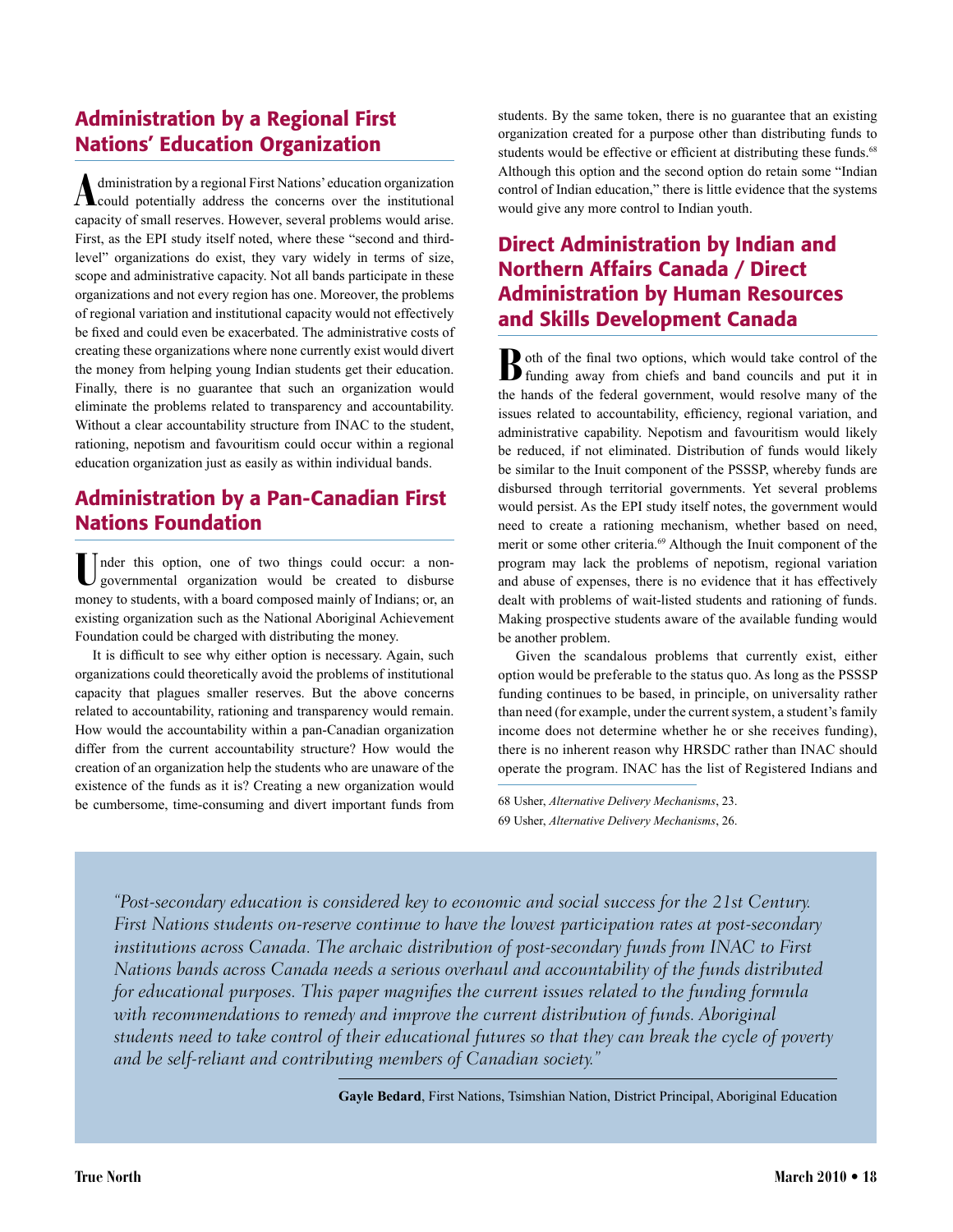would be far more capable than HRSDC of ensuring the money reaches the students.

It is also worth noting that the EPI study acknowledges that these two options "would command little or no support among First Nations,"70 as these options effectively abandon the principle of "Indian control of Indian education." The federal government, not the chief and council, would have to determine which students received funded and how rationing would occur. In this sense, bands, or at least the political leaders within the bands, would be opposed to such a policy. At the end of the following section of this report, we discuss this principle in greater detail.

Thus, if the above five options were the only options available, direct administration by INAC would be the most preferable to the

status quo. However, picking the "least worst" policy option is hardly a strategy for success. There is another option the federal government can take that would erase nearly all of the problems with the PSSSP outlined in this study. Moreover, it would maintain "Indian control of Indian education," albeit in a way that is very different from what several First

Nations organizations have proposed. The next section puts forward a policy proposal that would give control directly to individual Indian students.

70 Usher, *Alternative Delivery Mechanisms*, 29.



*"This paper mirrors a great deal of my own thinking and my public position on this matter. I am prepared to endorse further pursuit of this idea by our government. I share your view of the not-inconsiderable need for the reform* 

*around funding of post-secondary education. Your plan makes sense. It puts funding for education into the hands of those who seek to benefit their lives through higher learning."*

Senator **Patrick Brazeau**, Ottawa

#### **The Aboriginal Post-secondary Savings Account: Empowering Indian Students**

s the Post-Secondary Student Support Program currently exists, the federal government distributes approximately \$314 million per year to bands, who then distribute the money to students. There is virtually no accountabilit s the Post-Secondary Student Support Program currently exists, the federal government distributes approximately \$314 million per year to bands, who then distribute the money to students. There is virtually no accountability for rationing. Accusations of waste, mismanagement and nepotism

*A tangible financial reward would create an incentive to complete secondary school*

abound. Indian students are often unaware that the funding is even available. A program designed to increase Indian participation in postsecondary education is not working nearly as well as it should.

Other proposals have been offered, but they fail to address the fundamental problem with the program: Indian

students are powerless to determine whether they receive funding. Authority currently rests with band councils; under other proposals, it would rest with Aboriginal organizations or with the federal government. The following proposal puts authority exactly where it belongs: with Indian youth, who will be empowered to get the education they want and so badly need to choose for themselves. Moreover, it creates an incentive structure for Indian students to complete secondary education and move on to post-secondary education.

This study proposes that the PSSSP gradually be phased out and replaced with an Aboriginal Post-Secondary Savings Account (APSSA) created at birth for all Registered Indians, regardless of whether they live on or off-reserve. This savings account would contain \$4,000 at birth and earn interest over their youth. After the completion of each grade from 6-12, the account would be credited with an additional \$3,000. This would create an incentive for Indian youth to complete secondary school by providing a tangible financial reward.

Creating such an incentive is of considerable importance. Currently, Indian high school completion rates are four times lower than non-Aboriginal rates. Over half of on-reserve Indians aged 25-34 have not completed secondary school, compared to ten percent for non-Aboriginals in the same age bracket.<sup>71</sup> Completing secondary school leads to higher income and higher employment; Indians who have only completed secondary school are nearly twice as likely to be employed and nearly half as likely to be unemployed than Indians who have not.<sup>72</sup>

Thus, the savings account would first create an incentive to complete secondary school and then assist Indian students with

<sup>71</sup> John Richards, *Dropouts: The Achilles' Heel of Canada's High-School System* (Toronto: CD Howe Institute, 2009), 7-8; Sharpe et al., *Increasing Aboriginal Educational Attainment*, 14.

<sup>72</sup> Sharpe et al., *Increasing Aboriginal Educational Attainment*, 22.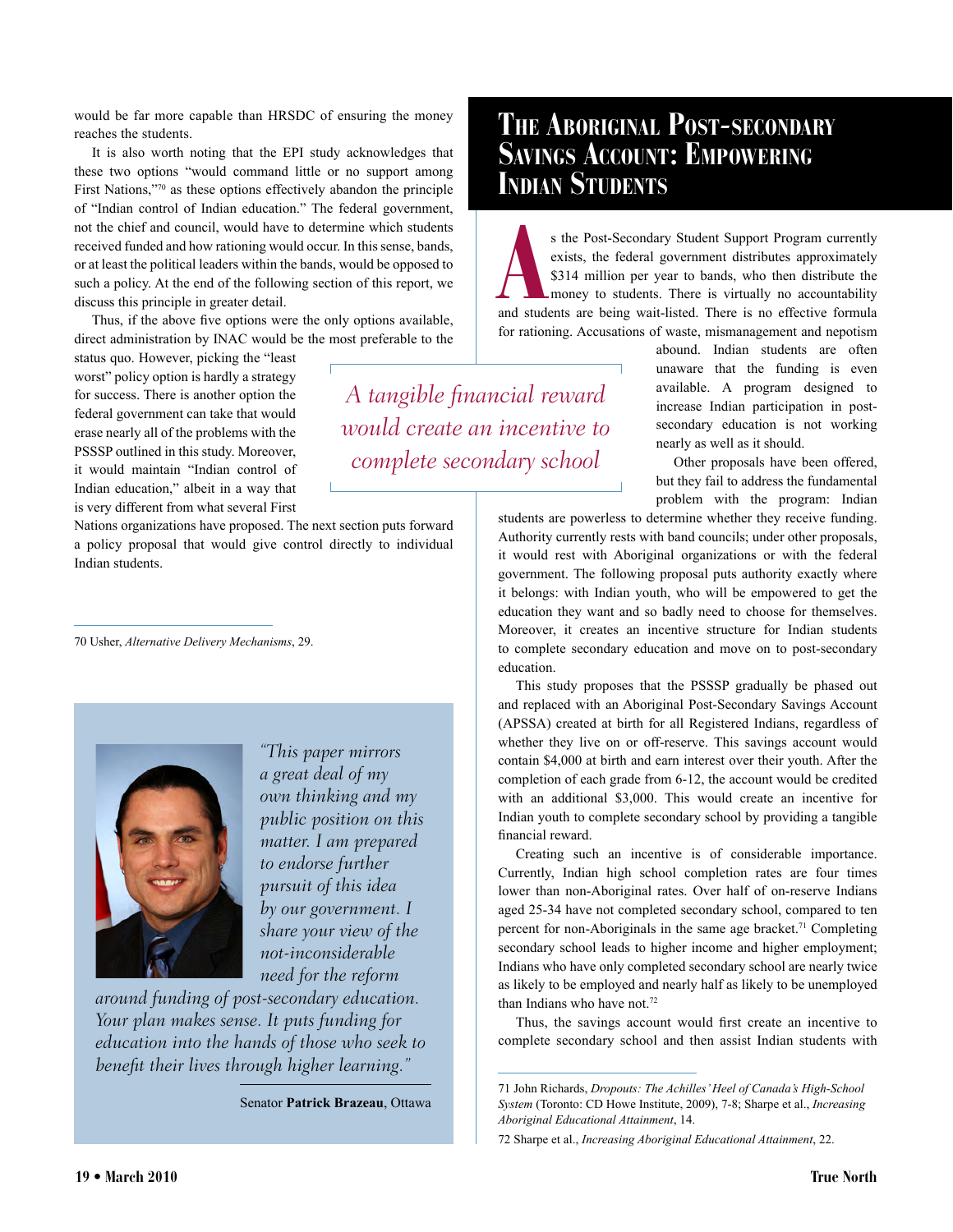post-secondary education. This financial incentive would total \$25,000 upon graduation from secondary school, before adding in the substantial interest that would have accrued. This money would be placed in an account at a registered financial institution in the name of each Registered Indian student. Once the student enrolls in a bona fide post-secondary educational institution, the money in the individual's APSSA would then be available to him or her through a payment system discussed below. Recognized institutions could potentially include members of the Association of Universities and Colleges of Canada, the Association of Canadian Community Colleges, Polytechnics Canada, the National Association of Career Colleges, or the Canadian Education and Training Accreditation

> *Students would have access to the funds only while enrolled in postsecondary institutions with good academic standing*

Commission. Membership in organizations such as these could ensure a national minimum standard for acceptable programs. Moreover, if students wish to apply to use the funds for educational institutions that did not fall within this list of "recognized institutions," there would be an approval process to ensure the program is acceptable. For up to 10 years after graduation, the funding would be available to Indian youth (at this point,

young adults), after which point it would lapse and be redistributed to other students' accounts and/or be used to deal with transition costs (discussed below).

As with many existing Canadian scholarships and bursaries, there would be strict controls to ensure that money intended to cover institutional costs such as tuition would be paid directly from the account to the post-secondary institution. Tuition and mandatory post-secondary fees would transfer directly from the student's account to the educational institution at the beginning of each academic semester. Money for living expenses would be disbursed to the student on a monthly or per-semester basis, provided the student remains registered with the post-secondary institution. Acceptable monthly living expenses could be set at a specific monthly amount, which would likely vary depending on the location. There could also be controls to ensure that the account balance does not fall below the amount of tuition that remains for the completion of the program. With these mechanisms in place, students would have access to the funds only while enrolled in the post-secondary institution with good academic standing, thus providing a strong incentive to complete their studies.

Currently, there are approximately 105,000 Registered Indian students who will be completing Grade 6-12 next year.73 At \$3,000 per student, this proposal would cost \$315 million, which is nearly identical to the amount of funds currently disbursed under the PSSSP. However, creating the APPSA would involve administrative costs associated with setting up the accounts, and there would have to be overlap between the creation of the savings accounts and phasing out the PSSSP. This study proposes that during a six-year transition period from the PSSSP to the APSSA, Indian students enrolling in post-secondary education would get the same \$25,000 that younger

Indian students will receive for completing secondary school.

Under this proposal, costs would rise, temporarily but substantially, during the transition period. Creating the \$4,000 accounts for every Registered Indian at birth will also necessitate an overall increase in program spending. However, the reward would be an efficient, transparent and accountable system that allows Indian students to have the funding necessary to pursue a post-secondary education. Moreover, the "lapsed" funds from the accounts of Indians who choose not to pursue post-secondary education could be used to defray some of the transition costs. In any event, it is prudent to deal with these transition costs as soon as possible, while the young Aboriginal population has not yet reached post-secondary

> age. Funding individual education is one of the best investments Canada can make, particularly when it is funding its most vulnerable population.

The funding numbers proposed in this study are not set in stone. Rather, they demonstrate that substantial funding can be made available to each and every Registered Indian student, if only the current spending were invested properly. The \$4,000 initial fund and \$3,000 per

year are flexible numbers that can certainly be raised depending on resources available to government and the number of Registered Indian youth. The key point of the proposal is not the exact dollar amount; rather, it is to change the structure of the way the federal government funds post-secondary education for Indian students. The creation of an Aboriginal Post-Secondary Savings Account would create incentives for Indian youth to complete secondary school and empower them to take control of their educational future.

Moreover, there is no reason that post-secondary funding would need to stop with the government. The policy could easily be tweaked so that non-profit and private donors could "top up" the students' savings accounts. This has already happened with Aboriginal education at the primary level: the Royal Bank of Canada has contributed nearly \$200,000 dollars to the Grandview/?Uuquinak'uuh Elementary School in East Vancouver, a school with a remarkable success story.<sup>74</sup> If the federal government could guarantee that a system funding post-secondary education for young Indians was transparent and accessible, there is every reason to think that non-profit and private organizations might contribute.

#### Addressing the Unique Plight of **Aboriginals**

**P**hasing out the PSSSP and replacing it with a savings account would accomplish several goals. First, it would provide an incentive for Indian students to complete Grades 6-12. Knowing that the successful completion of a grade means \$3,000 to be put toward future costs is a powerful incentive for both Indian students and parents. Like property ownership, which is also

<sup>73</sup> Information gathered through correspondence with Indian and Northern Affairs Canada.

<sup>74</sup> Helin, *Dances with Dependency*, 212-215.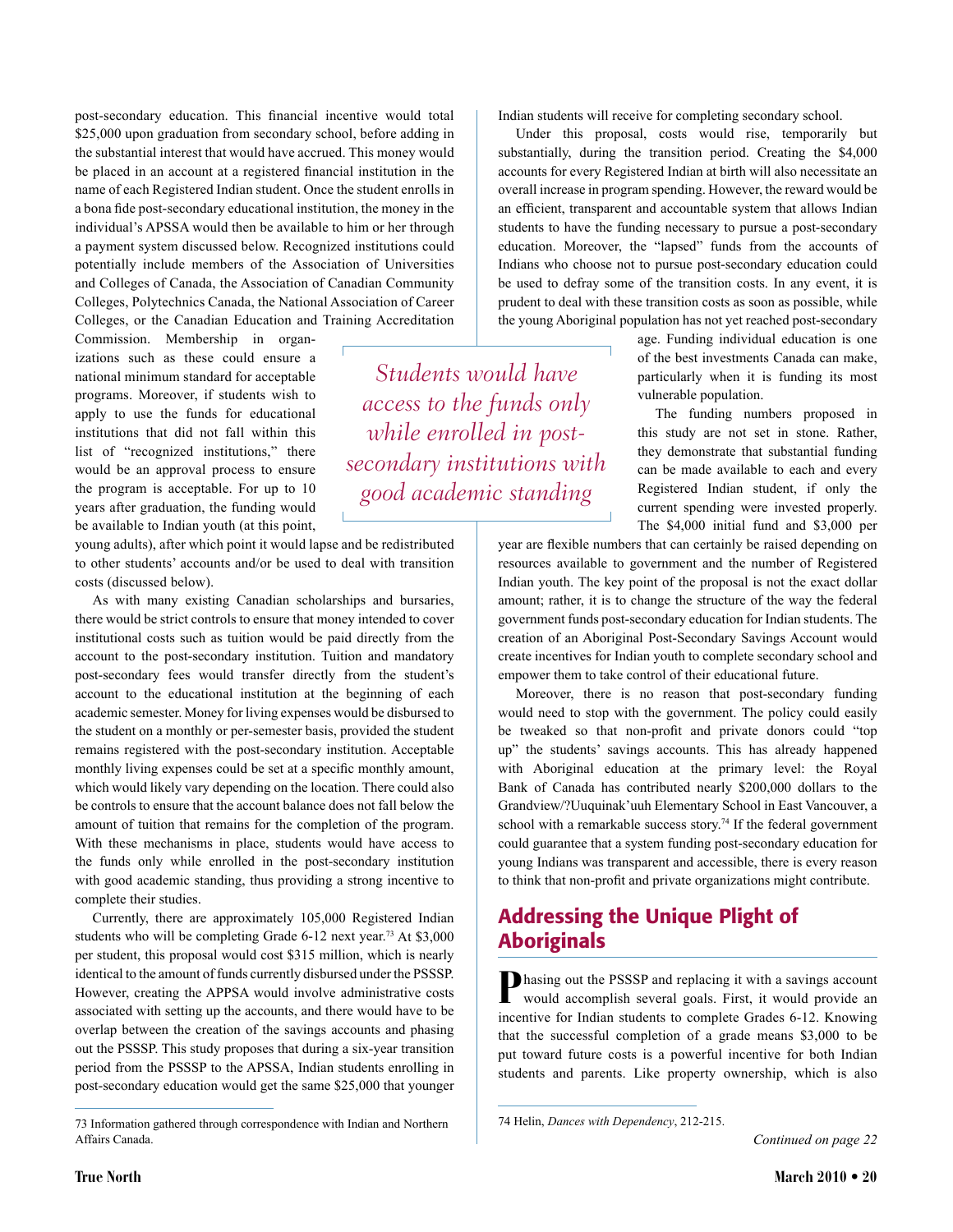# Accountability and transparency for Aboriginal students

By Dr. Jacquelyn Thayer Scott, O.C. Professor and Past President, Cape Breton University

 $\sum_{\substack{\text{dancers from }\\ \text{the world's be}}}$ nyone watching the opening show at the recent Vancouver Olympics had to have been impressed by the skill, endurance and pride of those 350-plus young Aboriginal dancers from across Canada who welcomed the world's best athletes to our Pacific shores. For those nearer retirement than our college and university years, it was a moment to be proud that these impressive young people — representing their families and Canada so well—would be among those leading Canada into the middle of this century, by which time more than 22 percent of us will be seniors.

So we will be relying upon wellprepared youth for Canada's future sooner than we think. By  $2011$  — just next year and for 40 years thereafter, our population will grow faster than our labour force as we older folk live longer, but contribute less directly to GDP than when we were full-time workers. Aboriginal population grew by 25 percent between 2001 and 2006, compared to six percent for other Canadians, and that trend will continue. We know from our own working lives that education has been the key to prosperity and improved quality of life; that trend shows no sign of abating as the knowledge economy matures. Yet both educational attainment and employment rates for Aboriginals lag woefully. By 2006, only eight percent of Aboriginals had completed a university degree compared to 23 percent of non-Aboriginals, and the gap is growing. The employment rate for Aboriginals aged 25-64 is 63 percent improving, but still well below the 76 percent for non-Aboriginals. Their unemployment rate in 2006 was three times the Canadian average, exceeding that rate in every region.

This journey from Olympic-opening

euphoria to uneasiness lasts only a few short steps; knowledge of just how badly we have provided for the education of young Aboriginals has been with us for decades and did not end when the residential schools closed their doors. Fittingly, the first report issued by the country's newest national think-tank, the non-partisan Macdonald-Laurier Institute for Public Policy (MLI), tackles the issue head-on. Their report, *Free to Learn: Giving Aboriginal Youth Control over Their Post-Secondary Education*, authored by Calvin Helin and Dave Snow, makes a simple and elegant leap beyond preceding analyses and discussions.

The MLI document builds on a broad base of data documenting a deplorable state of affairs from (among many others) Statistics Canada, the Educational Policy Institute, the Millennium Scholarship Foundation (MSF), the Centre for the Study of Living Standards, the CD Howe Institute, and the Parliamentary Standing Committee on Aboriginal Affairs. An Expert Panel on Skills of the Prime Minister's Advisory Council on Science and Technology that I chaired in 2000 accumulated similar data but, like others, our recommendations faltered—stymied by the usual national hand-wringing about whose responsibility it is (or should be) to fix it.

For fix it we must. Morally, politically and economically, the Post-Secondary Student Support Program (PSSSP) of Indian and Northern Affairs Canada not only fails in its coverage but creates unfortunate unintended consequences. Put simply, since 1977 nearly all PSSSP monies — now about \$314 million annually — are given as block funding to Indian Band Councils to administer. An Indian and Northern Affairs Canada audit of the program in 2009 found considerable evidence of surplus funds used for ineligible purposes, abuse of expenses, unwarranted wait-listing, rationing for



students, regional

variations, favouritism and nepotism, with no real performance measurement in place. Equitable coverage for students living offreserve is much worse. A 2008 MSF study of factors affecting the use of financial assistance by Aboriginal youth found they had a high level of frustration with the abuse and misuse of program funds and the lack of transparency at all levels. Small wonder.

So, all who have looked carefully at needs agree the present support program is broken, and for a long time. There is no consensus about "how" to fix it — more accountability rules, new institutions, or direct federal administration. The MLI paper agrees that the federal government is the constitutionally responsible party, but suggests responsibility can more reliably be fulfilled by dealing directly with the Aboriginal student. At birth, \$4,000 would be placed in a registered savings account to gather interest, and each year beyond Grade 6 that is successfully completed by the student garners another \$3,000 deposit to the individual's account. Other individuals and corporations may also add to the account. At a minimum, on graduation from secondary school the student would have about \$25,000 to direct to any *bona fide* post-secondary institution for their program of choice.

If we implemented the MLI recommendation, starting with the 105,000 Aboriginal students completing Grades 6-12 next year, it would cost about \$315 million nearly the same as the flawed PSSSP. It would take about six years to replace the present PSSSP with this Aboriginal Post-Secondary Savings Account, and there would be substantial, if temporary, transition costs. But it would be a mechanism that is accountable and transparent, and that fulfills the stated purpose of the present program—making certain students actually get the money. ●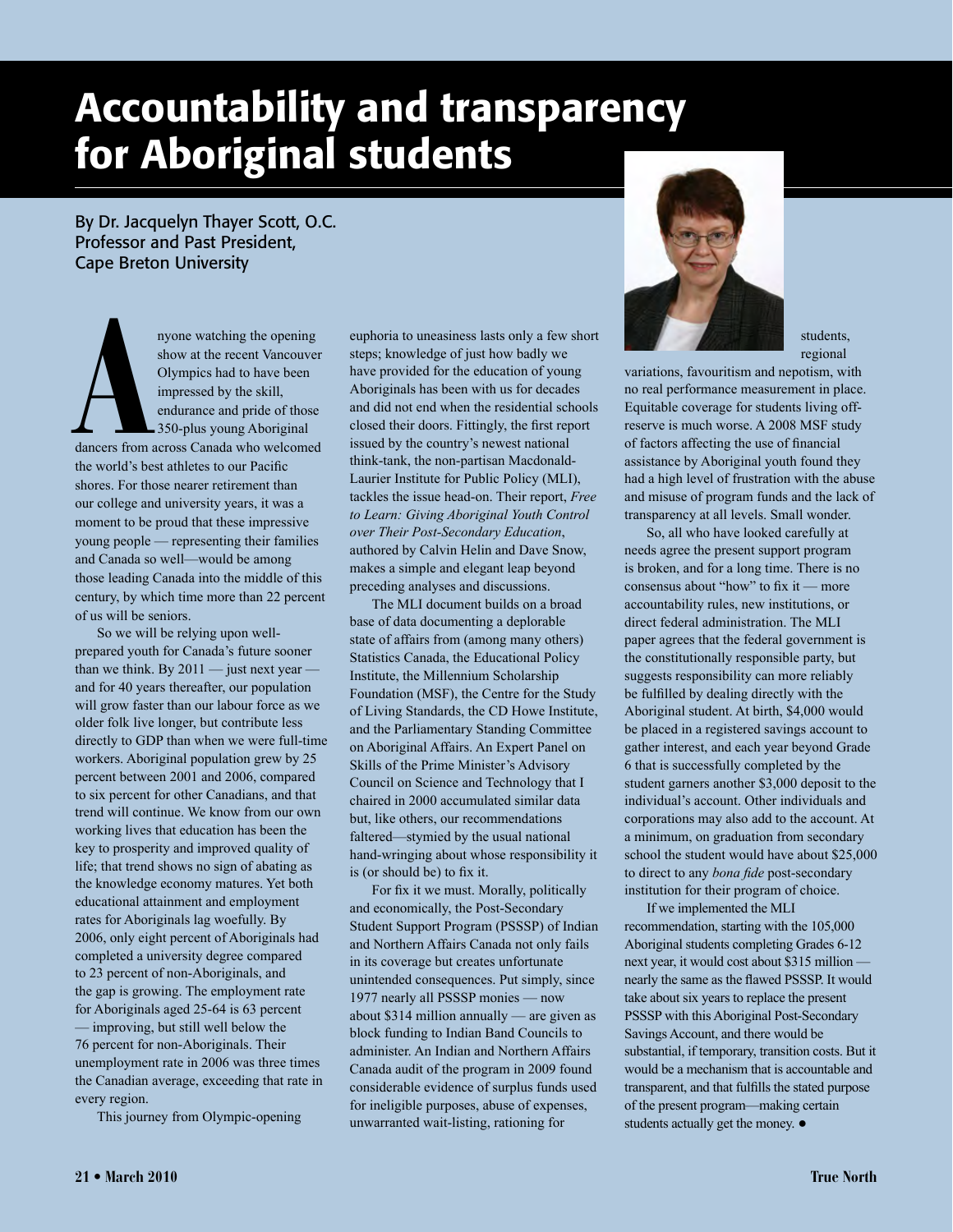#### *Continued from page 20*

critical to moving people out of economic dependency, $75$  this incentive would effectively give Indian youth ownership of their educational funding. Indian youth would also benefit from being informed at an early age that there are educational opportunities after secondary school.

Second, it would eliminate many of the bureaucratic and administrative costs with the current system that lead to inefficiency and confusion. The money would go directly, and automatically, from INAC to the student upon completion of a grade. All students would be aware the funding existed. No students would be forced to wait. Rationing and regional disparities in funding would become a thing of the past. Nepotism and waste would disappear. Surplus funds and

"non-eligible" staff expenses would no longer be issues. Relationships with band figures could not determine funding. On-reserve students and off-reserve students would be funded equally. Most importantly, control of the funds would rest with Indian youth themselves. The decision of whether to pursue post-secondary education would be entirely in the students' hands.

Some commentators will doubtless view the creation of the APSSA, like the PSSSP, as a way of privileging Indian students during a period in which non-Aboriginal Canadians often have difficulty paying for post-secondary education. However, as the earlier sections demonstrate, Aboriginals in general and Indians in particular do not have the same opportunities as other Canadians. Non-Aboriginals, who have higher

income and employment than Aboriginals, are far more capable of contributing to Registered Education Savings Plans and other educational savings accounts. The Aboriginal Post-Secondary Savings Account is a targeted poverty reduction strategy for Indians, who cannot hope to have access to education savings programs

75 Hernando de Soto, *The Mystery of Capital: Why Capitalism Triumphs in the West and Fails Everywhere Else* (New York: Basic Books, 2000).

*This proposal ensures that Indian students would be subject neither to the whims of paternalistic government institutions nor to unaccountable chiefs*

that many non-Aboriginals do. It also provides an opportunity to confront Canada's looming shortage of young workers. The plight of Aboriginals is unique, and no other community in Canada is more deserving of the opportunity that the APSSA would provide.

#### A Final Word on "Indian Control of Indian Education"

**O**f course, the political implications of such a change have to be considered. For example, the EPI study described above was criticized for even mentioning approaches that deviate from the principle of "Indian control of Indian education," even though it did not even advocate a change away from the status quo. In response

to the EPI report, the First Nations Education Steering Committee and the First Nations Summit issued a joint press release that gave that report a "failing grade." The reason? "Any plan that removes authorities from First Nations is unacceptable."76

Indians have a justifiable desire to have control over education funding. As a principle, the call for "Indian control of Indian education" grew initially out of Aboriginal experience of federal control of Indian day schools, which delivered poor educational results and offered Indians virtually no control over their educational future. Even more tragically, many Aboriginals experienced shameful treatment and abuse at schools that were not controlled by Aboriginals. Any policy change with respect to Aboriginal education that is interpreted as a loss

of Aboriginal control over education is likely to bring back dark and horrible memories of residential schools, which forcibly removed Aboriginal students from their homes to promote assimilation:



*"As a First Nations mother, sister, aunt, and educator, I believe that all of our children deserve the right to an equal education within our public and postsecondary education system. It is vital that we begin to teach our children to*  become self reliant individuals and if decisions continue to be made by political *bodies and by the government, the outcomes for children are not educationally sound. The process in place does not build capacity or empower our young people."*

**Gloria Raphael**, Nla'kapamux Nation, Principal, Grandview/¿uuqinak'uuh School, Vancouver

<sup>76</sup> First Nations Summit and First Nations Education Steering Committee, Federal Government's First Nations Post-Secondary Report Earns a Failing Grade, Joint Press Release, 3 December 2009, http://www.fnesc.ca/Attachments/Post-Secondary/Press%20Releases/FNS%20FNESC%20Joint%20 Statement%20FINAL.pdf (accessed 29 December 2009).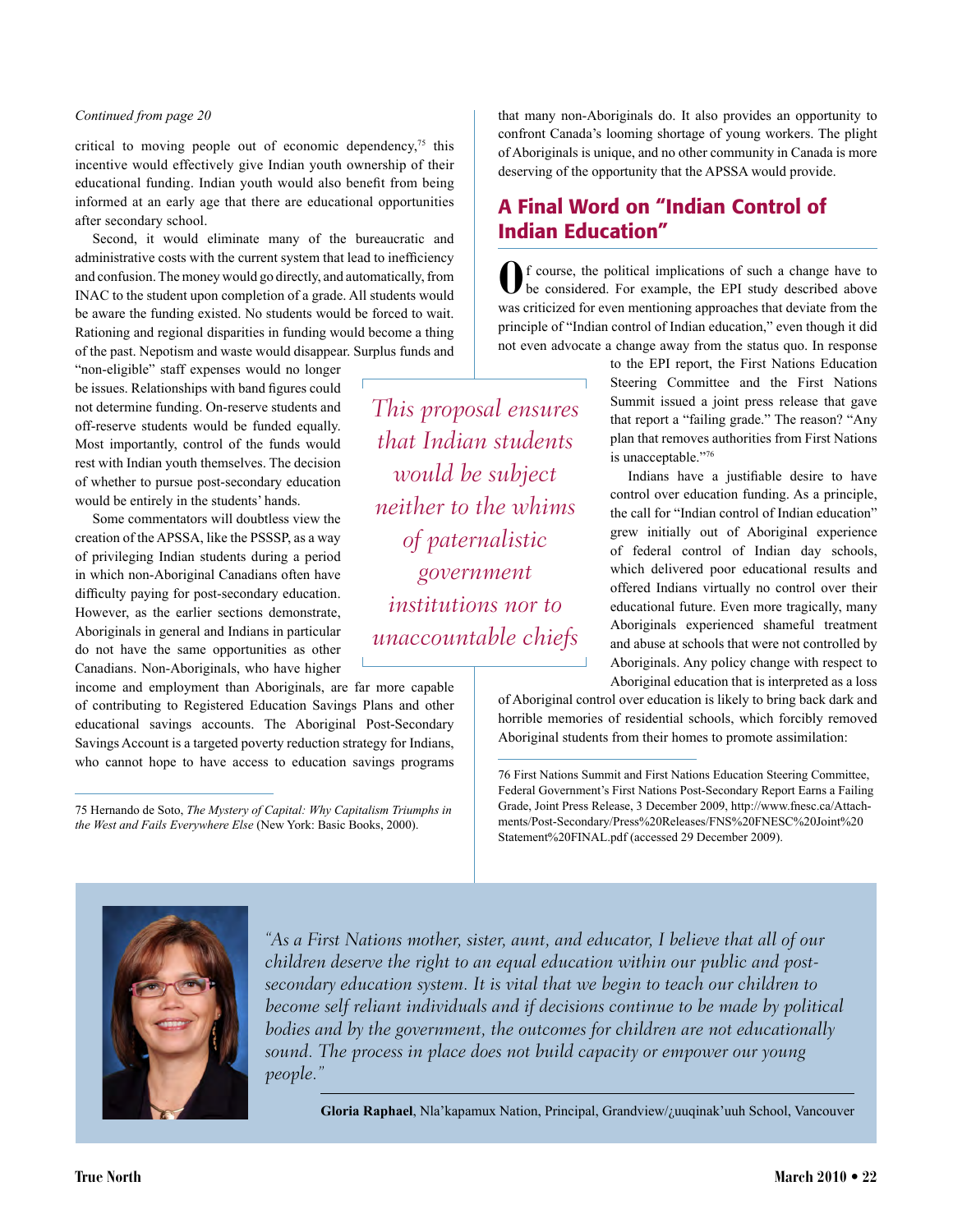Aboriginal children were often subjected to unspeakable humiliation, and physical and sexual abuse. Children were beaten for speaking the Aboriginal languages and practising their traditions. A deliberate effort was made to make Aboriginal people feel ashamed of their Aboriginalness.<sup>77</sup>

These painful and shattering events justify an attitude of Aboriginal distrust toward federal involvement in Aboriginal education. However, this paper's proposal ensures that Indian students would be subject neither to the whims of paternalistic government institutions nor to unaccountable chiefs. The creation

of APSSAs would indeed shift authority from the band councils, which have been proven incapable of fairly and effectively disbursing the money to the target populations. But control would remain with First Nations, as Indian youth would gain control over their own educational future. If grassroots economic empowerment does not constitute "Indian control of Indian education," then what does? What

institutional arrangement could possibly be more empowering than allowing all Indian students the opportunity to spend money on their education as they see fit?

It is true that the problems of nepotism, rationing and corruption with the PSSSP do not exist in every single band: certain bands have effectively disbursed the funds to students in need. Nonetheless, the evidence suggests that many bands, particularly those that are smaller and less developed, have not effectively and fairly administered the funding to students. The goal of Aboriginal post-secondary funding

77 Helin, *Dances with Dependency*, 97.

should be to move the entire Aboriginal population forward by ensuring that every Aboriginal student gets access to their funding in the same open and fair way.

Another potential criticism stems from the fact that Indians view post-secondary funding as a treaty right, and the PSSSP is based at least in part on this principle. However, treaty rights are meaningless if they fail to protect and promote the interests of individual Indians. Our proposal does not seek to deprive Indians of these established rights; rather, it seeks to ensure that money intended to procure postsecondary education for Indians accomplishes its objective. The

> Aboriginal Post-Secondary Savings Account recognizes treaty rights by establishing a mechanism by which individual Indians are given responsibility and accountability for their own education. There is also no better guarantee of future treaty rights than a well-educated population.

The proposal put forward in this paper demonstrates that there is a way to maintain "Indian control of Indian education" while

increasing efficiency, transparency and accountability. It would create an incentive for Indian youth to finish secondary school and begin post-secondary education, and encourage individual confidence, independence and responsibility. It would solve nearly every problem associated with the current PSSSP, and could begin to fund all Indian youth immediately. Most importantly, it would offer Indian youth an opportunity to get the education they want and need to change the future of First Nations people in Canada for the better.

*"Peguis First Nation is the first band in Manitoba to undertake local control of education and delivery of services to our people. Peguis is open to change in the way education services are not only delivered to our students but also how funding is provided. We, as First Nation people, are severely underfunded in our program areas in many ways and as a result, most of the mispractices conducted by some of our communities stems from this underfunding. Change is needed and the authors, Calvin Helin and David Snow, provide suggestions to achieve this change in not only how practices are conducted within our First Nation communities, but also the way the federal government funds these programs. We are entitled to a formal education and the most effective way to help our students and communities achieve success is to ensure we have practices that are solidly rooted in the benefit of our people."*

*If grassroots economic* 

*empowerment does not constitute* 

*"Indian control of Indian* 

*education," then what does?*

**Chief Glenn Hudson**, Peguis First Nation, Manitoba; engineering graduate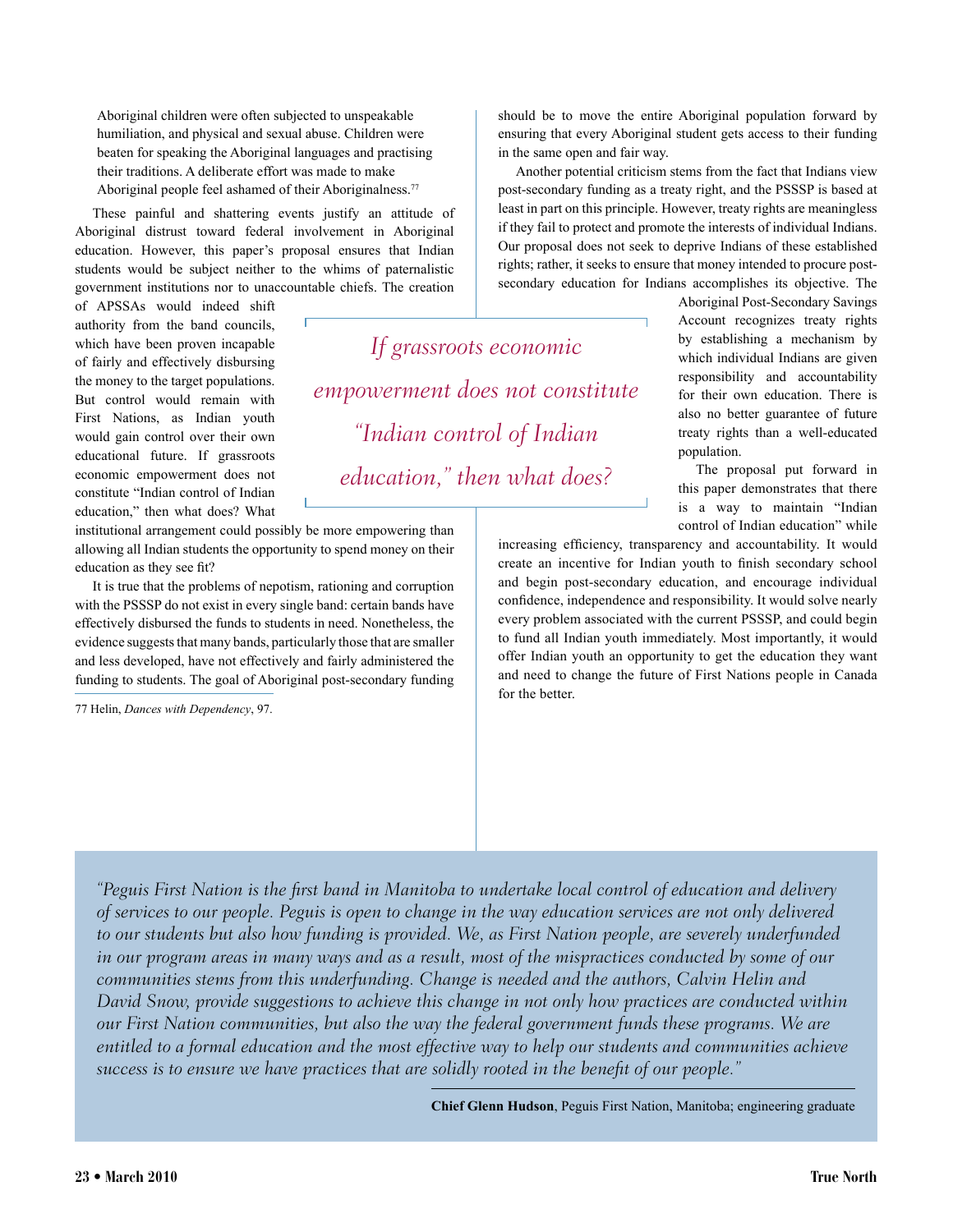# **Conclusion**

he importance of closing the gap between Aboriginal<br>and non-Aboriginal Canadians cannot be overstated.<br>Improving the well-being of Aboriginals, particularly<br>Registered Indians living and non-Aboriginal Canadians cannot be overstated. Improving the well-being of Aboriginals, particularly

Registered on reserve, is a moral imperative for Canadians. With demographic change threatening a labour shortage across the country, it is also a social and economic imperative. Canada faces a demographic crisis that will require young, educated workers to enter the labour force. The young and booming Aboriginal population has the potential to enter the workforce precisely at the time they are most needed. The single best way to improve the

quality of life for Aboriginals is through formal education. Such education must start with the completion of primary and secondary school, but in the modern knowledge economy, it cannot stop there. Access to post-secondary education, whether through the completion of a trade, a certificate/diploma, or university, will enable Aboriginals to lift themselves out of poverty and determine their own future. As one of the authors of this paper, Calvin Helin, frames the situation:

At the end of the day, given the demographic tsunami, the looming economic costs, and the savage toll that the welfare trap is taking on the poorest group in Canada, a real investment in education is key not only to moving Aboriginal people forward but to moving Canada forward.78

Canada's experience with Aboriginal education is not a pretty one.

78 Helin, *Dances with Dependency*, 216.

*education is key not only to moving Aboriginal people forward but to moving Canada forward*

The abuses suffered by Aboriginals at the paternalistic residential and Indian day schools are etched in Aboriginal memory, and they justify a distrust of federal educational policy. In this vein, the best

*A real investment in* 

way to empower Canada's most vulnerable citizens is to give them the tools to pursue an education and provide a better life for themselves. The federal government, through its PSSSP, offers significant funding for Indian students to enter postsecondary education. Yet the program, in which Indian bands receive block funding and are expected to provide it to Indian youth, is not achieving its goal. There is widespread evidence of misused funds, regional disparities, rationing, and wait-

listed students. The program lacks accountability, transparency and any means by which to measure performance. Indian students are not receiving the money that is meant for them. That is unacceptable.

If Canada wants to harness the potential of Indian students, this program needs to change, and it needs to change soon. Fundamentally, this requires ensuring that authority for post-secondary education rests with Indian youth, not band councils. Phasing out the Post-Secondary Student Support Program and replacing it with an Aboriginal Post-Secondary Savings Account would achieve this. It would maintain "Indian Control of Indian Education," providing Indian students with the incentive and the means to complete their secondary education and move onto post-secondary studies.

The money is theoretically being made available to Indian students. With the Aboriginal Post-Secondary Savings Account, we can make sure they actually get it. ●



*"If the APSSA were available during my academic career, I would have completed my education in a reasonable timeframe and at a younger age. Without band support for my education I managed to return to full-time post-secondary attendance after a 14-year hiatus. I took out enormous student loans to complete my undergraduate goals and received substantial scholarship awards for my first graduate degree. Upon entering a PhD program at UBC I received two years of band-sponsored, tuition-only support. After completion of the second year I had to resume full-time employment. I am a fisheries/aquatic ecologist and "work" can be complex and intense, leaving little time to focus on* 

*degree requirements. I am still enrolled at UBC and approaching a decade of pursuit to completion. Interest has accrued on those student loans during this time.*

**Teresa Ryan**, MSc., PhD (cand), Gitlan, Tsimshian Nation; Senior Policy Advisor, Native Brotherhood of BC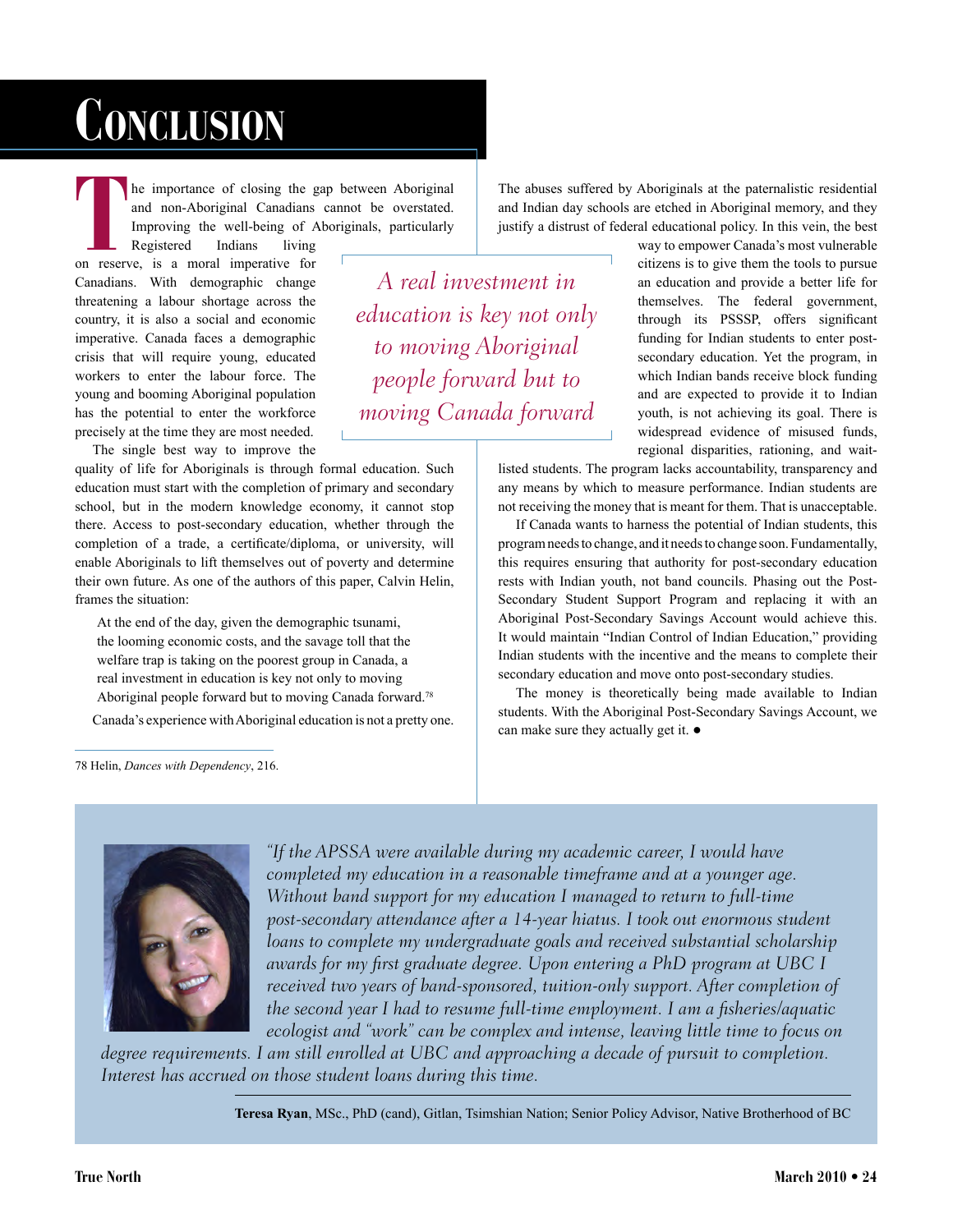#### *Caroline Krause, Continued from page 14*

delay by the proposed Aboriginal Post-Secondary Savings Account, which will eliminate all the negative aspects of the present system and place financial control directly in the hands of Aboriginal students who desperately need and deserve full funding as they undertake the necessary steps to improve their educational level, personal empowerment and quality of life.

There is an urgent need to change the present corrupt system, which is clearly not working. Furthermore, there could be no better example of "Indian control of Indian education" than seeing funding that is set aside for Aboriginal students actually end up in their hands, without the endless red tape and complications of the past.

This brilliant proposal has my unconditional support and I look forward to the day when Aboriginal students will be part of a fair and equitable system that will enable them to develop the skills and knowledge needed to occupy the place that they deserve in mainstream society. ●



#### Calvin Helin

Calvin is a bestselling author, speaker, entrepreneur, lawyer, and activist for self-reliance. A member of the Tsimshian Nation from the community of Lax Kw'alaams (on the northwest coast of BC) and son of a hereditary chief, Calvin



is President and CEO of Eagle Group of Companies and Orca Spirit Publishing & Communications. He is also president of the Native Investment and Trade Association and a director of the Vancouver Board of Trade, GeoScience BC, and the Canada-China Resource Development Foundation. Calvin was chairman of an Aboriginal trade delegation to China, and is working to establish a business model to promote long-term benefits to Aboriginal people from natural resource development.

With the release of his bestselling book, *Dances with Dependency: Out of Poverty through Self-Reliance*, Calvin has developed an international reputation. His new book, *Breaking Free from Economic Dependency: Hope and Empowerment through Self-Reliance*, is expected to be released in 2010.

# **About the Authors**

#### Dave Snow



Dave is a PhD student in the Department of Political Science at the University of Calgary, specializing in constitutional law and comparative politics. He received a BA from St. Thomas University in Fredericton, NB, and an MA from the University of Calgary. He is a graduate fellow at the Institute for Advanced Policy

Research, a research associate with the Frontier Centre for Public Policy, and has published a paper on affordable housing and homelessness with the Canada West Foundation.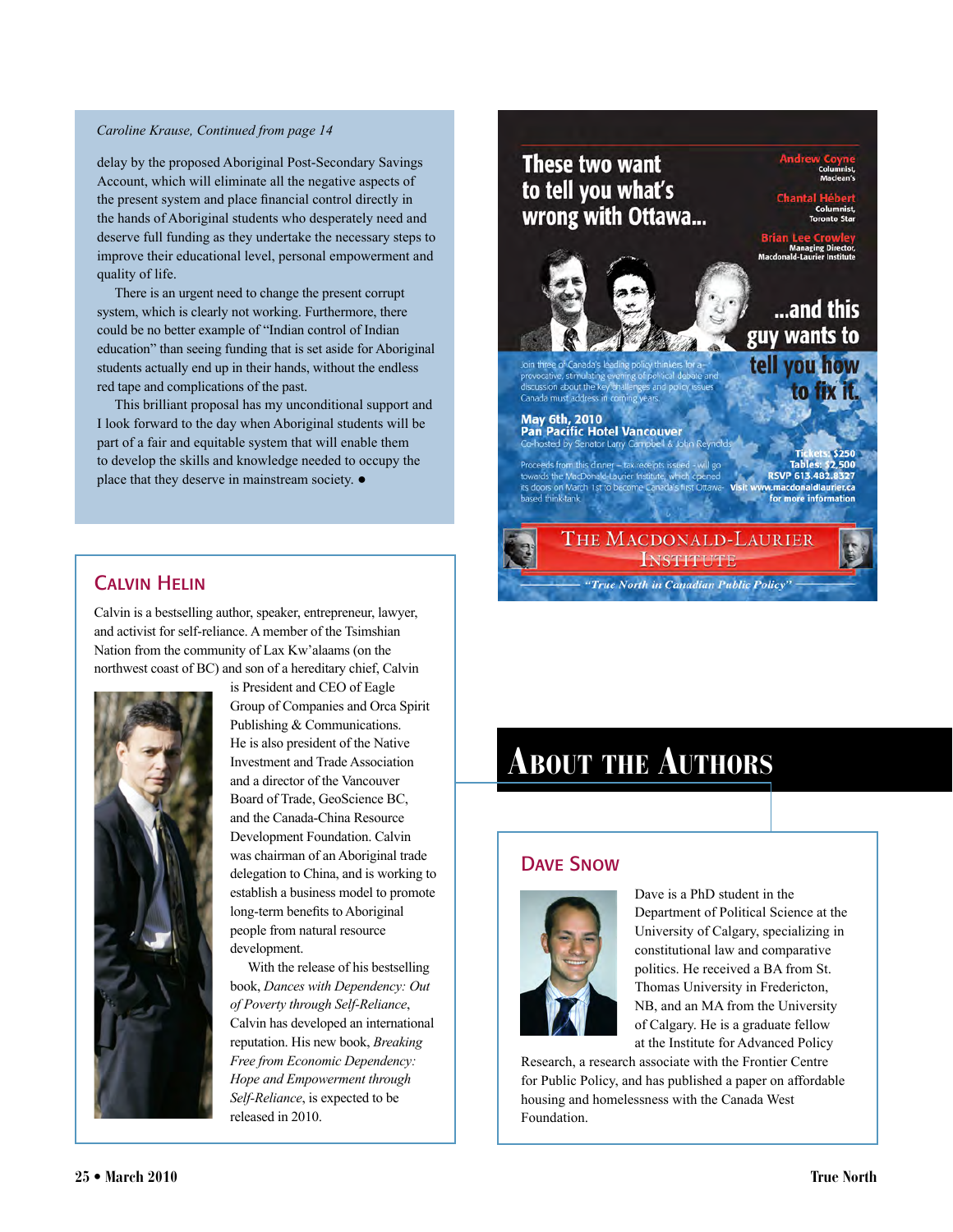# **BIBLIOGRAPHY**

Canada. *No Higher Priority: Aboriginal Post-Secondary Education in Canada*. Report of the Standing Committee on Aboriginal Affairs and Northern Development. Ottawa: Government of Canada, 2007.

Centre for the Study of Living Standards. Aboriginal Education Key to Bolstering Productivity, Labour Force. Press Release. 20 May 2009. http://www. csls.ca/reports/csls2009-3-pressrelease. pdf (accessed 29 December 2009).

Chow, Krystle. Seniors Could Outnumber Children by 2-1 in 25 years. *Vancouver Sun*, 16 December 2005, A3.

Crowley, Brian Lee. *Fearful Symmetry: The Fall and Rise of Canada's Founding Values*. Toronto: Key Porter, 2009.

de Soto, Hernando. *The Mystery of Capital: Why Capitalism Triumphs in the West and Fails Everywhere Else*. New York: Basic Books, 2000.

First Nations Summit and First Nations Education Steering Committee. Federal Government's First Nations Post-Secondary Report Earns a Failing Grade. Joint Press Release. 3 December 2009. http://www.fnesc.ca/Attachments/ Post-Secondary/Press%20Releases/ FNS%20FNESC%20Joint%20 Statement%20FINAL.pdf (accessed 29 December 2009).

Flanagan, Tom. *First Nations? Second Thoughts*, second edition. Montreal/ Kingston: McGill-Queen's University Press, 2008.

Helin, Calvin. *Dances with Dependency: Out of Poverty Through Self-Reliance*. Woodland Hills, CA: Ravencrest Publishing, 2008.

Hull, Jeremy. Aboriginal Youth in the Canadian Labour Market. *Horizons*

10.1 (2008): 40-44.

Indian and Northern Affairs Canada. Fact Sheet: 2006 Census Aboriginal Demographics. Indian and Northern Affairs Canada. http://www.ainc-inac. gc.ca/ai/mr/is/cad-eng.asp (accessed 29 December 2009).

Indian and Northern Affairs Canada Audit and Assurance Services Branch. *Audit of the Post-Secondary Education Program.* Ottawa: Indian and Northern Affairs Canada, 2009. http://www. ainc-inac.gc.ca/ai/arp/aev/pubs/au/psep/ psep-eng.pdf (accessed 29 December 2009).

Malatest and Associates Limited, R. W., and Blair Stonechild. *Factors Affecting the Use of Financial Assistance by First Nations Youth*. Montreal: Canadian Millennium Scholarship Foundation, 2008.

Mendelson, Michael. *Aboriginal Peoples and Postsecondary Education in Canada*. Ottawa: Caledon Institute of Social Policy, 2006.

Mendelson, Michael. *Improving Primary and Secondary Education on Reserves in Canada*. Ottawa: Caledon Institute of Social Policy, 2006.

Richards, John. *Dropouts: The Achilles' Heel of Canada's High-School System*. Toronto: CD Howe Institute, 2009.

Richards, John. *Creating Choices: Rethinking Aboriginal Policy.* Toronto: CD Howe Institute, 2006.

Richards, John, Jennifer Hove, and Kemi Ofalabi. *Understanding the Aboriginal/Non-Aboriginal Gap in Student Performance: Lessons From British Columbia.* Toronto: CD Howe Institute, 2008.

Richards, John, and Aidan Vining.

*Aboriginal Off-Reserve Education: Time for Action*. Toronto: CD Howe Institute, 2004.

Sharpe, Andrew, Jean-François Arsenault, Simon Lapointe, and Fraser Cowan. *The Effect of Increasing Aboriginal Educational Attainment on the Labour Force, Output and the Fiscal Balance.* Ottawa: Centre for the Study of Living Standards, 2009.

Statistics Canada. *Average Undergraduate Tuition Fees for Full Time Canadian Students, by Discipline, by Province*. Ottawa: Government of Canada, 2009. http://www40.statcan.ca/ l01/cst01/educ50a-eng.htm (accessed 5 January 2010).

Statistics Canada. *Aboriginal Peoples in Canada in 2006: Inuit, Métis and First Nations, 2006 Census*. Ottawa: Government of Canada, 2008. Catalogue no. 97-558-XIE.

Statistics Canada. *Educational Portrait of Canada, 2006 Census*. Ottawa: Government of Canada, 2008. Catalogue no. 97-560-X.

Statistics Canada. *The Daily*, October 26, 2006: Canada's Population by Age and Sex. Ottawa: Government of Canada, 2006. http://www. statcan.gc.ca/daily-quotidien/061026/ dq061026b-eng.htm.

Statistics Canada. Aboriginal Peoples Survey 2001 Initial Findings: Well-Being of the Non-Reserve Aboriginal Population. Ottawa: Government of Canada, 2003. Catalogue no. 89-589- XIE.

Usher, Alex. *The Post-Secondary Student Support Program: An Examination of Alternative Delivery Mechanisms.* Toronto: Educational Policy Institute, 2009.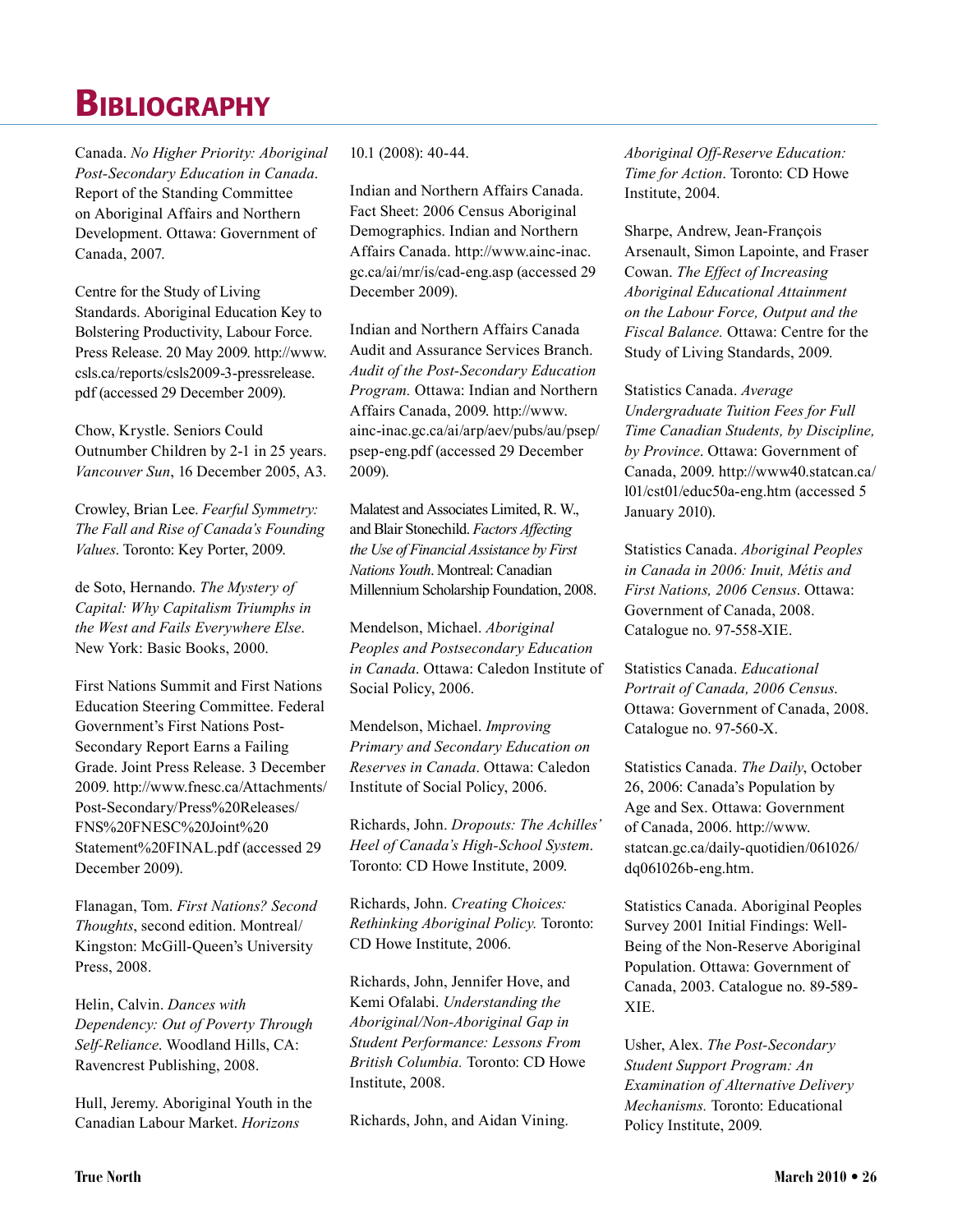### "True North in Canadian Public Policy"

The Macdonald-Laurier Institute for Public Policy exists to make poor quality public policy in Ottawa unacceptable to Canadians and their political and opinion leaders, by proposing thoughtful alternatives through non-partisan and independent research and commentary.

The Macdonald-Laurier Institute is an independent, non-partisan registered charity for educational purposes in Canada and the United States. We are grateful for support from a variety of foundations, corporations and individual donors. Without the support of people across Canada and the United States for our publications on policy issues from aboriginal affairs to democratic institutions; support for our events featuring thought and opinion leaders; and support for our other activities, the Institute would not be able to continue making a difference for Canadians. For information on supporting the work of the Macdonald-Laurier Institute by making a charitable donation, please visit our website at www.macdonaldlaurier.ca/supportMLI

*Allan Gotlieb, former Deputy Minister of External Affairs and Ambassaddor to Washington*

To surmount the enormous challenges of getting Canada's place in the world right and taking advantage of changing opportunities, we need more ideas, more input, discussion and debate in Ottawa-this is where the crucial decisions about our future are made. That's why MLI is so vital to Canada today.

*Hon. James S. Peterson, former Minister of International Trade and Member of Parliament for 23 years*

MLI has been registered by the IRS and CRA as a charitable organisation for educational purposes.

The notion that a new think-tank in Ottawa is unnecessary because it would duplicate existing institutions is completely mistaken. The truth is there is a dearth of independant think-tanks in our nation's capital.